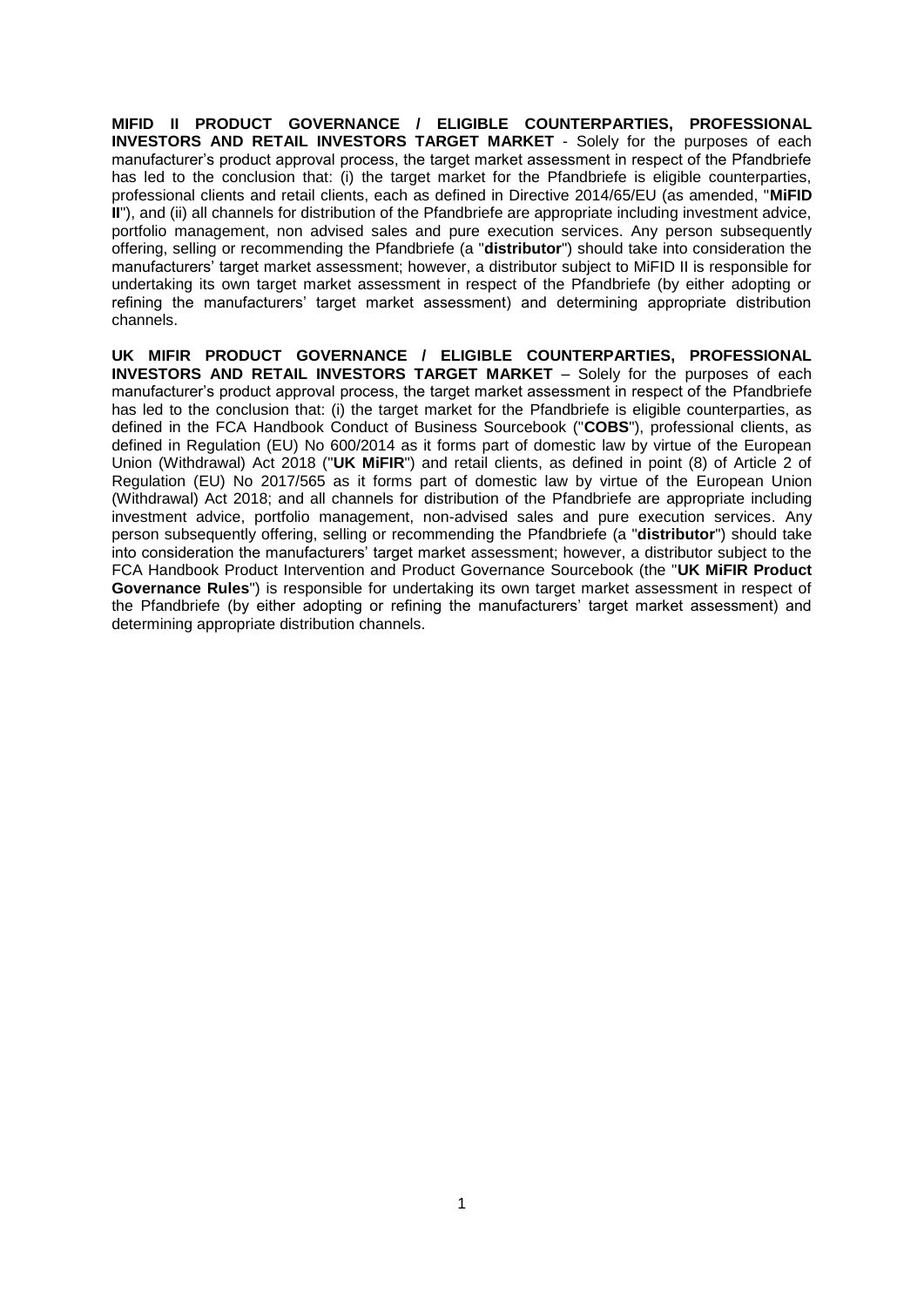6 May 2022

### **Final Terms** Euro 750,000,000 1.75 per cent. Social Mortgage Pfandbriefe due 10 May 2032

# issued pursuant to the **€ 25,000,000,000**

## **Offering Programme**

dated 30 March 2022

of

## **Berlin Hyp AG**

Issue Price: 99.827 per cent.

Issue Date: 10 May 2022

Trade Date: 3 May 2022

Tranche No.: 1

These Final Terms dated 6 May 2022 (the "**Final Terms**") have been prepared for the purpose of Article 8 (5) in conjunction with Article 25 (4) of the Regulation (EU) 2017/1129 of the European Parliament and of the Council of 14 June 2017, as amended. Full information on the Issuer and the offer of the Pfandbriefe is only available on the basis of the combination of the Final Terms when read together with the Base Prospectus dated 30 March 2022, including any supplements thereto (the "**Base Prospectus**"). The Base Prospectus has been or will be, as the case may be, published on the website of the Issuer www.berlinhyp.de (see [https://www.berlinhyp.de/en/investors\)](https://www.berlinhyp.de/en/investors). In case of an issue of Pfandbriefe which is listed on the regulated market of a stock exchange, the Final Terms relating to such Pfandbriefe will also be published on the website of the Issuer www.berlinhyp.de (see [https://www.berlinhyp.de/en/investors\)](https://www.berlinhyp.de/en/investors). Each potential investor should note that a summary relating to the specific issue of the Pfandbriefe is annexed to these Final Terms.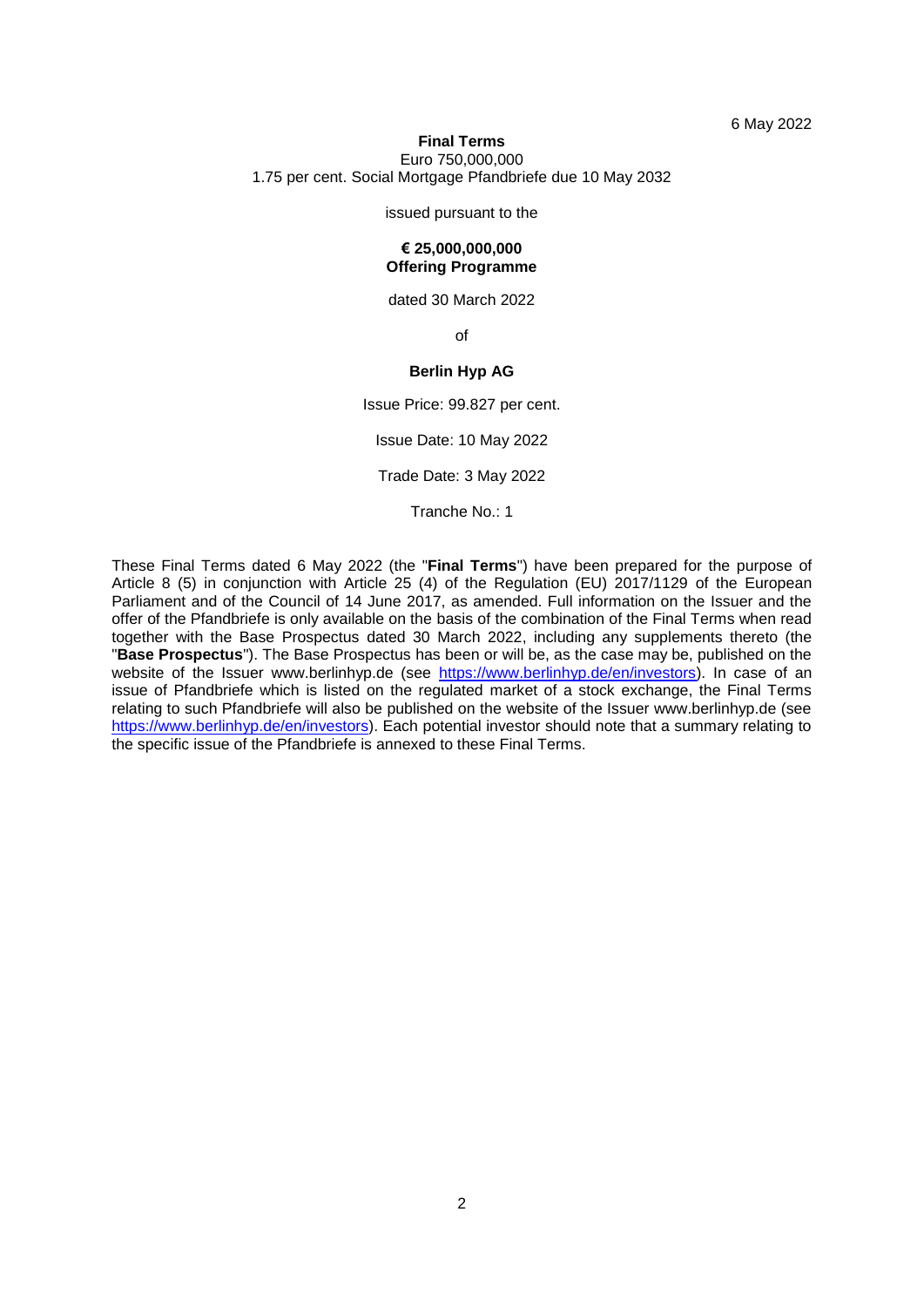## **PART I. Terms and Conditions** *TEIL I. Emissionsbedingungen*

This PART I. of the Final Terms is to be read in conjunction with the set of Terms and Conditions of the Securities that apply to Fixed Rate Pfandbriefe set forth in the Base Prospectus as Option IV. Capitalised terms shall have the meanings specified in the Terms and Conditions of the Securities. *Dieser TEIL I. der Endgültigen Bedingungen ist in Verbindung mit dem Satz der Emissionsbedingungen der Wertpapiere, der auf Festverzinsliche Pfandbriefe Anwendung findet, zu lesen, der als Option IV im Basisprospekt enthalten ist. Begriffe, die in den Emissionsbedingungen der Wertpapiere definiert sind, haben dieselbe Bedeutung, wenn sie in diesen Endgültigen Bedingungen verwendet werden.*

All references in this Part I. of the Final Terms to numbered paragraphs and subparagraphs are to paragraphs and subparagraphs of the Terms and Conditions of the Securities. *Bezugnahmen in diesem TEIL I. der Endgültigen Bedingungen auf Paragraphen und Absätze beziehen sich auf die Paragraphen und Absätze der Emissionsbedingungen der Wertpapiere.*

The placeholders in the provisions of the Terms and Conditions of the Securities which are applicable to the Pfandbriefe shall be deemed to be completed by the information contained in the Final Terms as if such information were inserted in the placeholder of such provisions. All provisions in the Terms and Conditions of the Securities which are not selected and not completed by the information contained in the Final Terms shall be deemed to be deleted from the terms and conditions applicable to the Pfandbriefe.

*Die Platzhalter in den auf die Pfandbriefe anwendbaren Bestimmungen der Emissionsbedingungen der Wertpapiere gelten als durch die in den Endgültigen Bedingungen enthaltenen Angaben ausgefüllt, als ob die Platzhalter in den betreffenden Bestimmungen durch diese Angaben ausgefüllt wären. Sämtliche Optionen der Emissionsbedingungen der Wertpapiere, die nicht durch die in den Endgültigen Bedingungen enthaltenen Angaben ausgewählt und ausgefüllt wurden, gelten als in den auf die Pfandbriefe anwendbaren Bedingungen gestrichen.*

In the case of an issue of Pfandbriefe which (i) will be offered to retail investors; and/or (ii) which have a denomination of less than EUR 100,000 or the equivalent amount in another currency, consolidated Terms and Conditions of the Securities will be attached to the relevant global note(s) representing the Pfandbriefe and a copy of such consolidated Terms and Conditions of the Securities will be provided – free of charge - as a separate document to investors upon request at the registered office of the Issuer. **Such consolidated Terms and Conditions of the Securities will not be part of the relevant Final Terms, neither as an annex nor as an integral part of the Final Terms and such consolidated Terms and Conditions of the Securities will not be filed with or sent to any Competent Authority.**

*Im Fall von Pfandbriefen, die (i) an Privatinvestoren angeboten werden und/oder die (ii) eine Stückelung von weniger als EUR 100.000 oder dem entsprechenden Gegenwert in einer anderen Währung haben, werden konsolidierte Emissionsbedingungen der Wertpapiere der/den maßgeblichen Globalurkunde(n), durch die die Pfandbriefe verbrieft werden, angefügt. Eine Kopie der konsolidierten Emissionsbedingungen der Wertpapiere wird Investoren auf Anfrage am Sitz der Emittentin als separates Dokument kostenlos ausgehändigt. Diese konsolidierten Emissionsbedingungen der Wertpapiere sind kein Bestandteil der maßgeblichen Endgültigen Bedingungen und werden weder als Anhang den Endgültigen Bedingungen beigefügt noch sind sie integraler Bestandteil der Endgültigen Bedingungen. Die konsolidierten Bedingungen werden auch nicht bei der maßgeblichen Zuständigen Behörde hinterlegt oder dieser mitgeteilt.*

The Final Terms and the separate document containing the consolidated Terms and Conditions of the Securities will be published on the website of the Issuer www.berlinhyp.de

(see https://www.berlinhyp.de/en/investors/base-prospectus-final-terms).

*Die Endgültigen Bedingungen und das separate Dokument, welches die konsolidierten Emissionsbedingungen der Wertpapiere, sofern anwendbar, enthält, werden auf der Website der Emittentin www.berlinhyp.de*

*(siehe* https://www.berlinhyp.de/en/investors/base-prospectus-final-terms*) veröffentlicht.*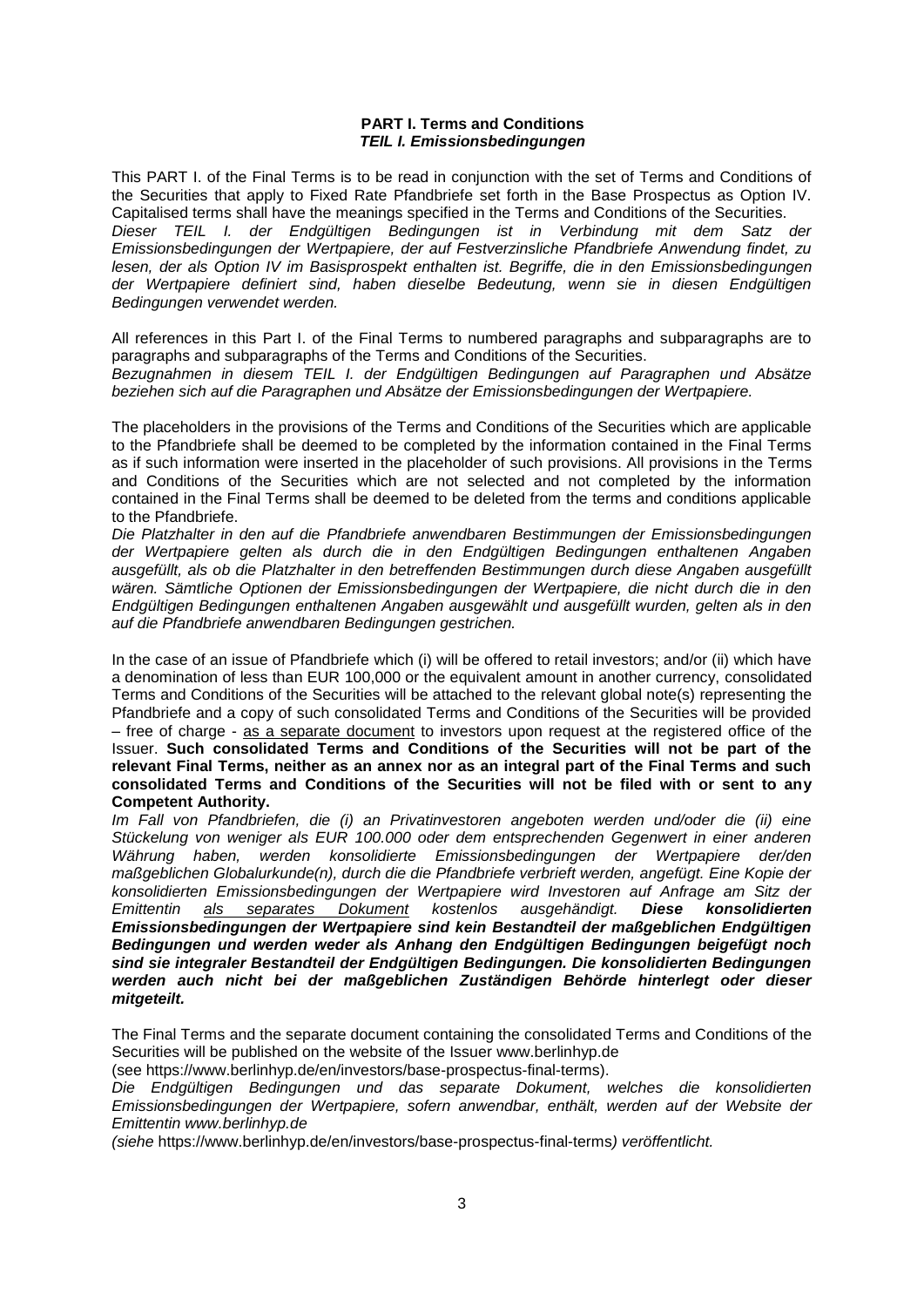## **Language of Conditions** *Sprache der Bedingungen*

- □ German only *ausschließlich Deutsch*
- English only *ausschließlich Englisch*
- English and German (English controlling) *Englisch und Deutsch (englischer Text maßgeblich)*
- **Example 3** German and English (German controlling) *Deutsch und Englisch (deutscher Text maßgeblich)*

## **CURRENCY, DENOMINATION, FORM, CERTAIN DEFINITIONS (§1)** *WÄHRUNG, STÜCKELUNG, FORM, DEFINITIONEN (§1)*

## **Currency and Denomination** *Währung und Stückelung*

|             | <b>Specified Currency</b><br>Festgelegte Währung |                                                                                                                            | Euro ("EUR")<br>Euro $($ " <b>EUR</b> " $)$ |
|-------------|--------------------------------------------------|----------------------------------------------------------------------------------------------------------------------------|---------------------------------------------|
|             | Gesamtnennbetrag                                 | Aggregate Principal Amount                                                                                                 | EUR 750,000,000<br>EUR 750.000.000          |
|             |                                                  | Specified Denomination(s)<br>Stückelung/Stückelungen                                                                       | EUR 1,000<br>EUR 1.000                      |
|             |                                                  | Number of Pfandbriefe to be issued in the Specified Denomination<br>Zahl der in jeder Stückelung auszugebenden Pfandbriefe | 750,000<br>750.000                          |
| Pfandbriefe |                                                  |                                                                                                                            |                                             |
| ш           |                                                  | Mortgage Pfandbriefe<br>Hypothekenpfandbriefe                                                                              |                                             |
| $\Box$      |                                                  | <b>Public Sector Pfandbriefe</b><br>Öffentliche Pfandbriefe                                                                |                                             |
| □           |                                                  | Jumbo-Pfandbriefe<br>Jumbo-Pfandbriefe                                                                                     |                                             |
|             | □                                                | Mortgage Pfandbriefe<br>Hypothekenpfandbriefe                                                                              |                                             |
|             | $\Box$                                           | <b>Public Sector Pfandbriefe</b><br>Öffentliche Pfandbriefe                                                                |                                             |
|             |                                                  | <b>New Global Note (NGN)</b><br>neue Globalurkunde (New Global Note - NGN)                                                 | No.<br><b>Nein</b>                          |
|             | <b>TEFRAC</b><br><b>TEFRA C</b>                  |                                                                                                                            |                                             |
|             | ш                                                | Permanent Global Pfandbrief<br>Dauerglobalpfandbrief                                                                       |                                             |
| □           | <b>TEFRAD</b><br><b>TEFRAD</b>                   |                                                                                                                            |                                             |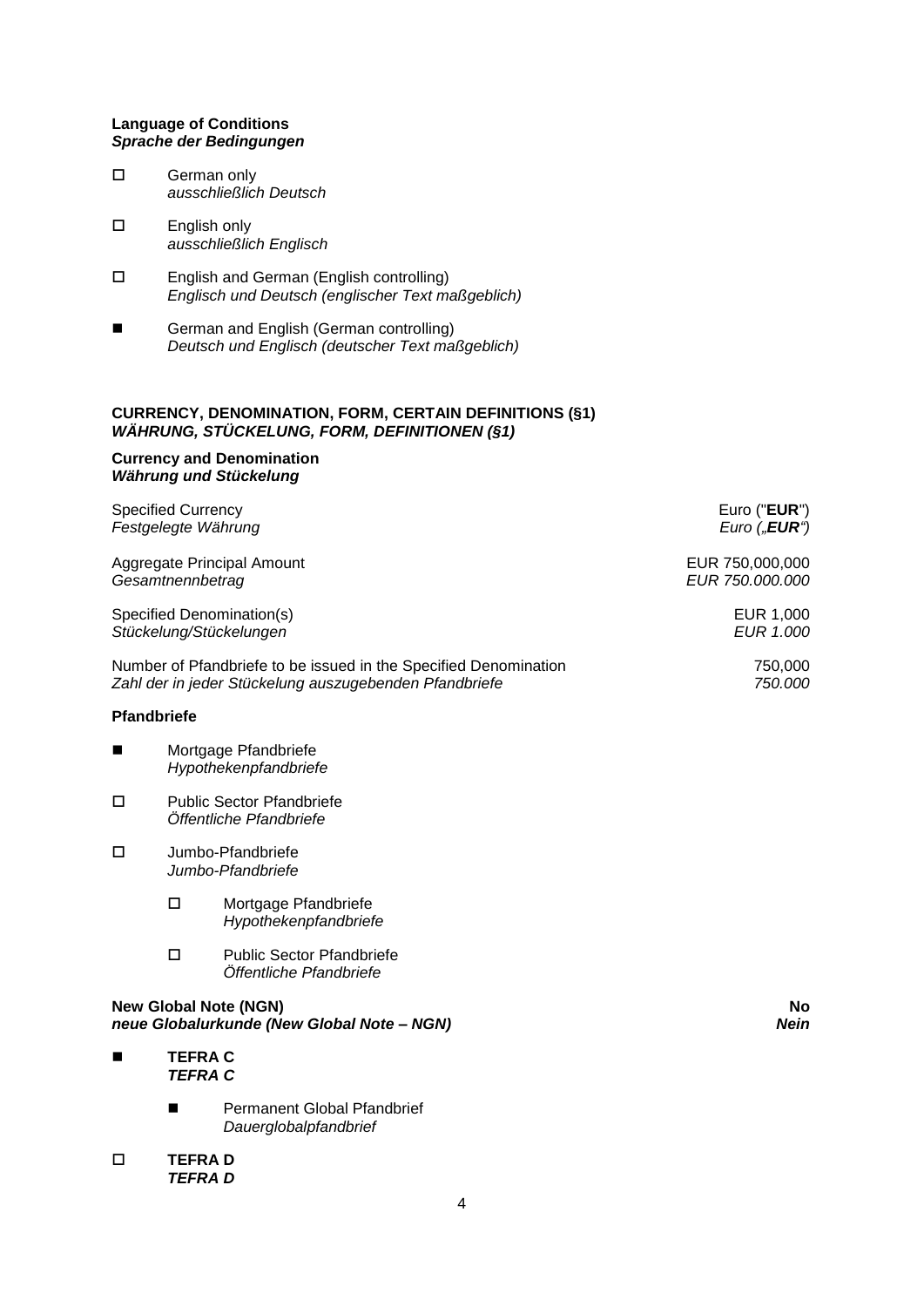Temporary Global Pfandbriefe exchangeable for a Permanent Global Pfandbriefe *Vorläufiger Globalpfandbrief austauschbar gegen einen Dauerglobalpfandbrief*

#### **Neither TEFRA D nor TEFRA C** *Weder TEFRA D noch TEFRA C*

□ Permanent Global Pfandbriefe *Dauerglobalpfandbrief*

## **Certain Definitions** *Definitionen*

Clearing System

- Clearstream Banking AG, Frankfurt am Main Mergenthalerallee 61 65760 Eschborn Federal Republic of Germany
- □ Clearstream Banking S.A., Luxembourg 42 Avenue JF Kennedy 1855 Luxembourg Luxembourg
- Euroclear Bank SA/NV 1 Boulevard du Roi Albert II 1210 Brussels Belgium
- □ Other (specify) *Sonstige (angeben)*

## **Status (§ 2)** *Status (§ 2)*

- Unsubordinated *Nicht-nachrangig* 
	- Eligible *Berücksichtigungsfähig*
- Unsubordinated non-preferred *Nicht-nachrangig nicht-bevorrechtigt*
- Subordinated *Nachrangig*

## **INTEREST (§ 3)** *ZINSEN (§ 3)*

 **Fixed Rate Pfandbriefe (Option IV)** *Festverzinsliche Pfandbriefe (Option IV)*

> **Rate of Interest and Interest Payment Dates** *Zinssatz und Zinszahlungstage*

Interest Commencement Date 10 May 2022 *Verzinsungsbeginn 10. Mai 2022*

Rate of Interest **1.75 per cent.** *per annum* 1.75 per cent. *per annum Zinssatz 1,75 % per annum*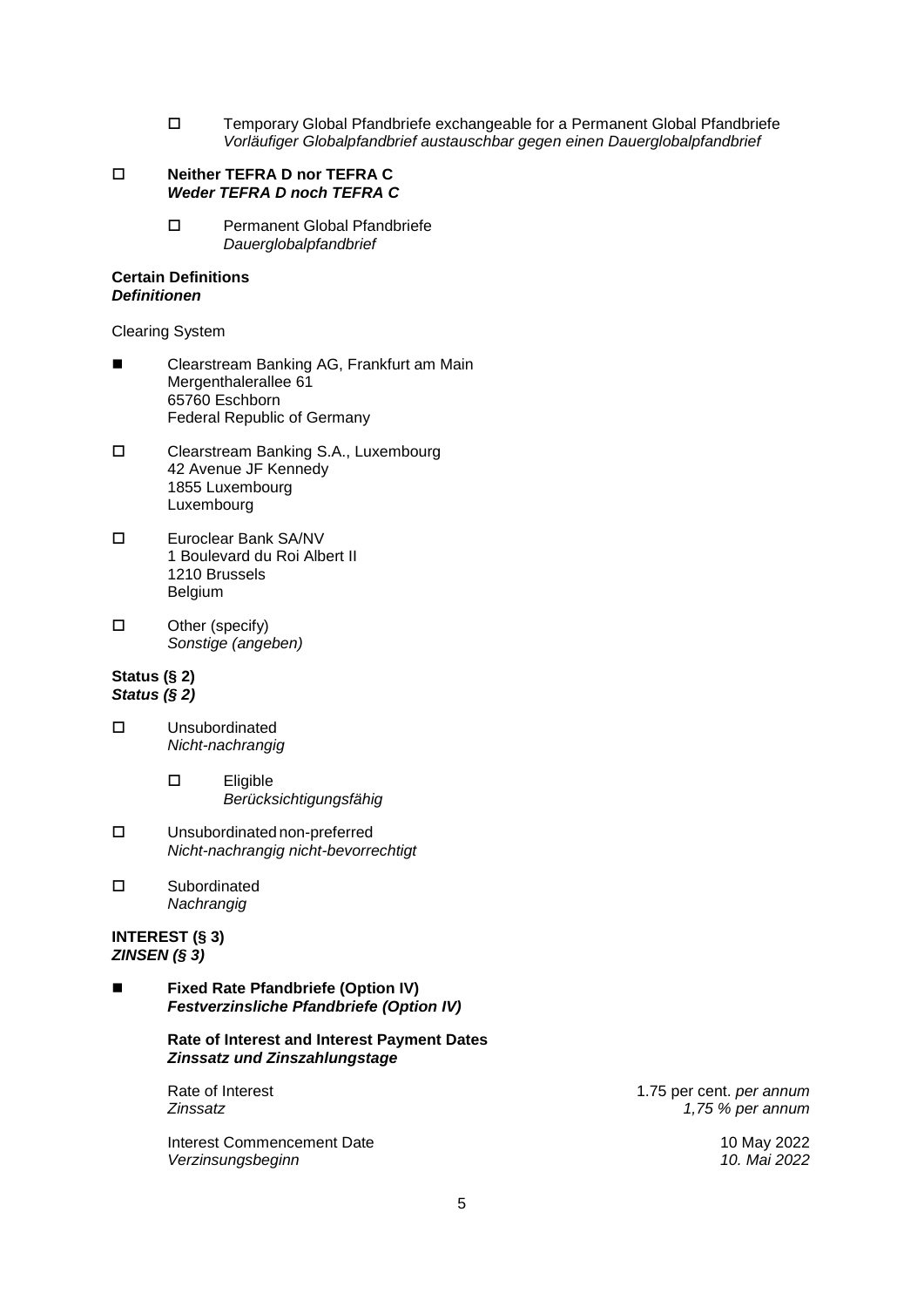|                    | Fixed Interest Date(s)<br>Festzinstermin(e)                                                                                             | 10 May in each year<br>10. Mai eines jeden Jahres |
|--------------------|-----------------------------------------------------------------------------------------------------------------------------------------|---------------------------------------------------|
|                    | <b>First Interest Payment Date</b><br>Erster Zinszahlungstag                                                                            | 10 May 2023<br>10. Mai 2023                       |
|                    | Initial Broken Amount(s) per specified denomination<br>Anfängliche(r) Bruchteilszinsbetrag(-beträge)<br>für jede festgelegte Stückelung | Not applicable<br>Nicht anwendbar                 |
|                    | Initial Broken Amount per aggregate principal amount<br>Anfänglicher Bruchteilszinsbetrag bezogen auf den Gesamtnennbetrag              | Not applicable<br>Nicht anwendbar                 |
|                    | Fixed Interest Date preceding the Maturity Date<br>Festzinstermin, der dem Fälligkeitstag vorangeht                                     | Not applicable<br>Nicht anwendbar                 |
|                    | Final Broken Amount(s) per specified denomination<br>Abschließende(r) Bruchteilszinsbetrag(-beträge)<br>für jede festgelegte Stückelung | Not applicable<br>Nicht anwendbar                 |
|                    | Final Broken Amount per aggregate principal amount<br>Abschließender Bruchteilszinsbetrag bezogen auf den Gesamtnennbetrag              | Not applicable<br>Nicht anwendbar                 |
| $\Box$             | <b>Step-Up Notes</b><br>Stufenzinsschuldverschreibungen                                                                                 |                                                   |
| □                  | <b>Step-up/Step-down Notes</b><br>Stufenzinsschuldverschreibungen                                                                       |                                                   |
| □                  | <b>Floating Rate Pfandbriefe (Option V)</b><br>Variabel verzinsliche Pfandbriefe (Option V)                                             |                                                   |
| □                  | Zero Coupon Pfandbriefe (Option VI)<br><b>Nullkupon-Pfandbriefe (Option VI)</b>                                                         |                                                   |
|                    | <b>Day Count Fraction</b><br><b>Zinstagequotient</b>                                                                                    |                                                   |
| □                  | Actual/Actual                                                                                                                           |                                                   |
| ■                  | Actual/Actual (ICMA)                                                                                                                    |                                                   |
| $\Box$             | Actual/365 (Fixed)                                                                                                                      |                                                   |
| $\Box$             | Actual/360 (Eurozinsmethode)                                                                                                            |                                                   |
| $\Box$             | 30E/360 (Eurobond Basis)                                                                                                                |                                                   |
| □                  | 30E/360 (ISDA)                                                                                                                          |                                                   |
| □                  | 30/360 or 360/360 (Bond Basis)                                                                                                          |                                                   |
|                    | <b>PAYMENTS (§ 4)</b><br><b>ZAHLUNGEN (§ 4)</b>                                                                                         |                                                   |
| <b>Zahlungstag</b> | <b>Payment Business Day</b>                                                                                                             |                                                   |

Relevant Financial Centre(s) (specify all) TARGET *Relevante Finanzzentren (alle angeben) TARGET*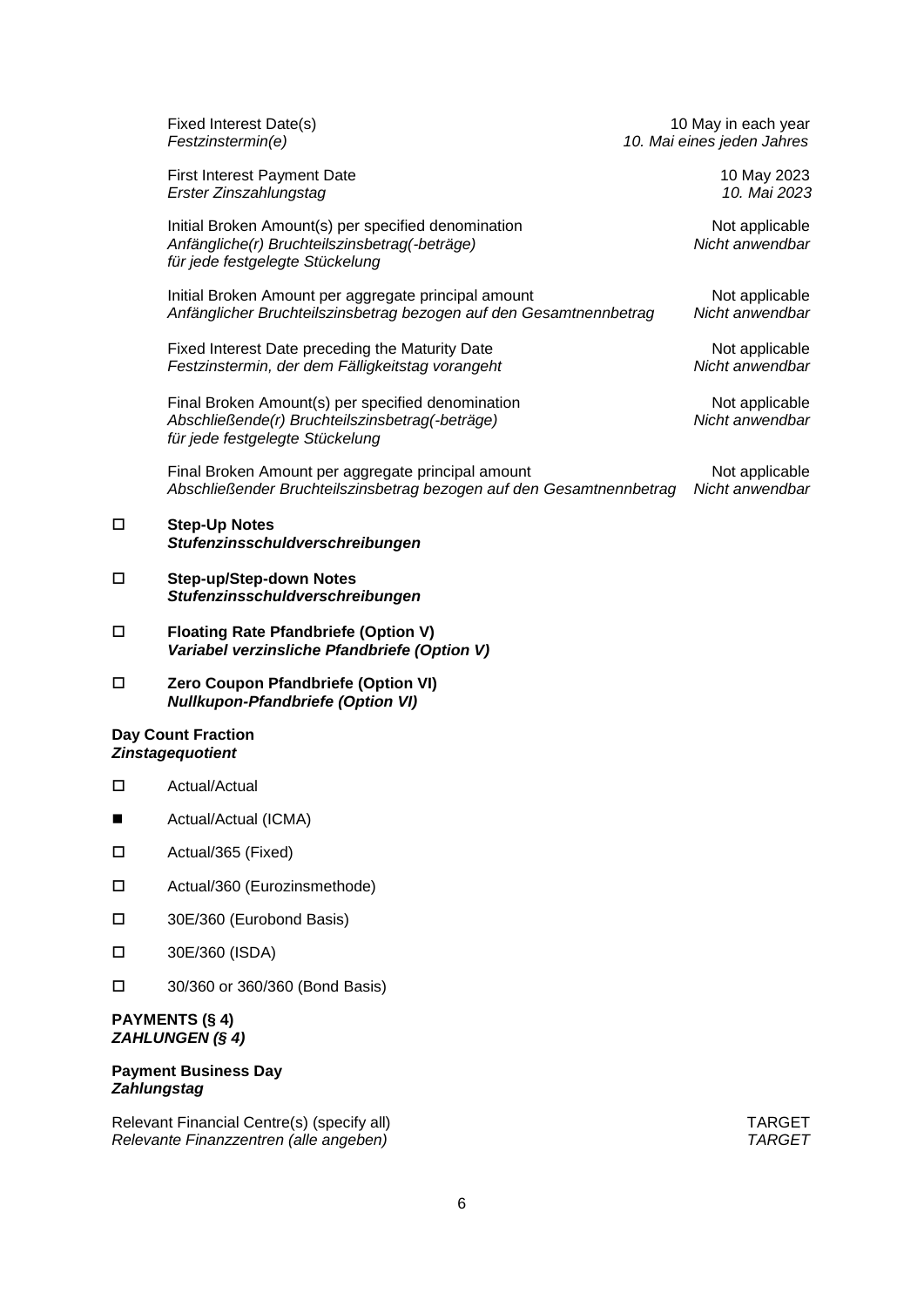## **Adjusted/Unadjusted** *Mit oder ohne Anpassung*

Unadjusted *Ohne Anpassung*

## **REDEMPTION (§ 5)** *RÜCKZAHLUNG (§ 5)*

### **Final Redemption** *Rückzahlung bei Endfälligkeit*

- Maturity Date 10 May 2032 *Fälligkeitstag 10. Mai* 2032
- □ Redemption Month *Rückzahlungsmonat*

## **Final Redemption Amount** *Rückzahlungsbetrag*

- **Principal amount** *Nennbetrag*
- Final Redemption Amount (per specified denomination) *Rückzahlungsbetrag (für jede festgelegte Stückelung)*

## **Early Redemption** *Vorzeitige Rückzahlung*

| Early Redemption at the Option of the Issuer    | No.  |
|-------------------------------------------------|------|
| Vorzeitige Rückzahlung nach Wahl der Emittentin | Nein |
| Early Redemption at the Option of a Holder      | No   |
| Vorzeitige Rückzahlung nach Wahl des Gläubigers | Nein |

## **FISCAL AGENT AND PAYING AGENT (§ 6)** *DIE EMISSIONSSTELLE UND ZAHLSTELLE (§ 6)*

Fiscal and Paying Agent *Emissions- und Zahlstelle*

- Berlin Hyp AG Corneliusstraße 7 10787 Berlin Federal Republic of Germany
- $\square$  Other (set forth details in full here) *Andere (Einzelheiten einfügen)*

Calculation Agent/specified office *Berechnungsstelle/bezeichnete Geschäftsstelle*

- Berlin Hyp AG Corneliusstraße 7 10787 Berlin Federal Republic of Germany
- $\square$  Other (set forth details in full here) *Andere (Einzelheiten einfügen)*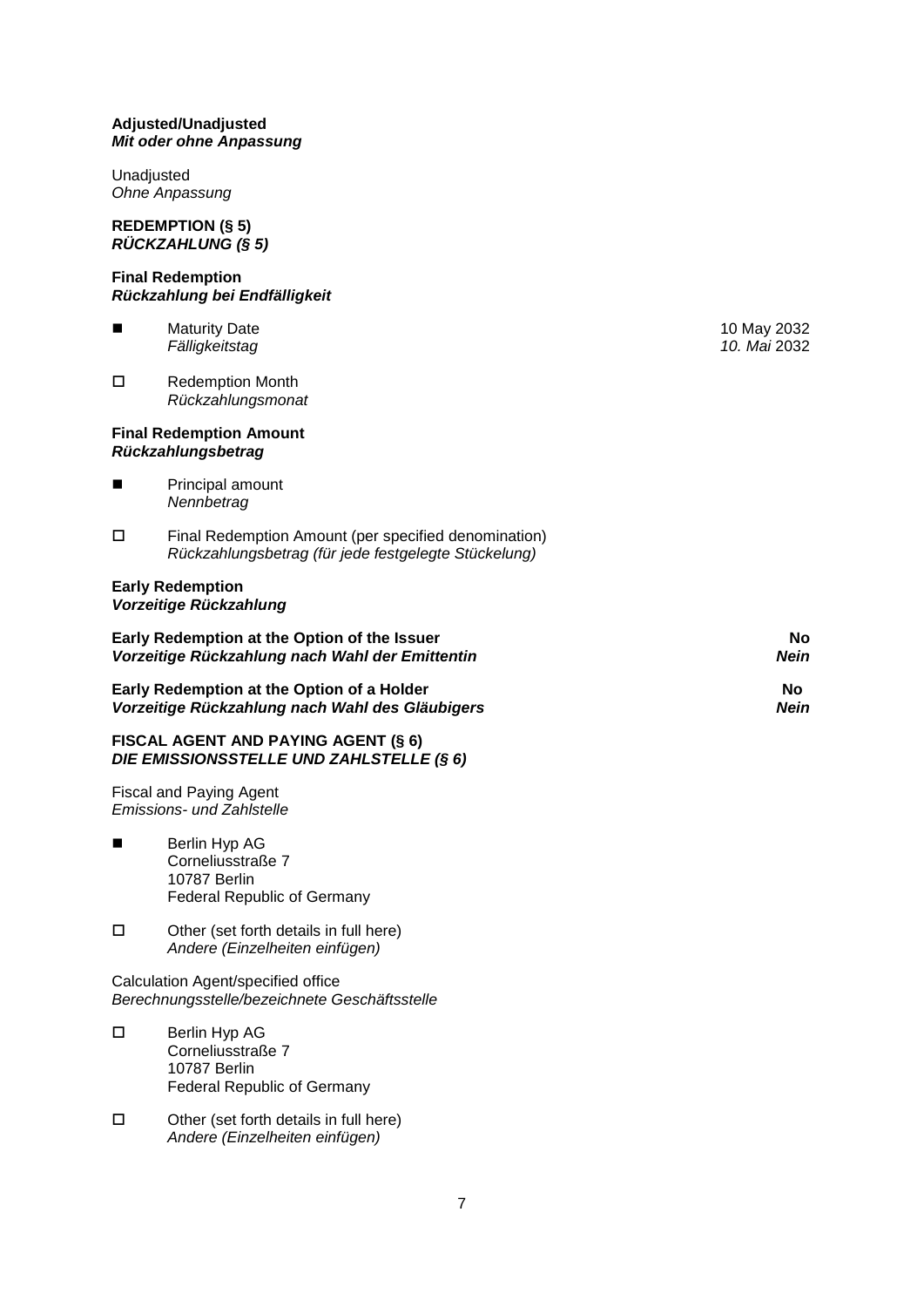Required location of Calculation Agent (specify) *Vorgeschriebener Ort für Berechnungsstelle (angeben)*

 Additional Paying Agent(s)/specified office(s) *Zusätzliche Zahlstelle(n)/bezeichnete Geschäftsstelle(n)*

| <b>EVENTS OF DEFAULT (§ 9)</b> | No   |
|--------------------------------|------|
| KÜNDIGUNG (§ 9)                | Nein |
| <b>SUBSTITUTION (§ 10)</b>     | Nο   |
| <b>ERSETZUNG (§ 10)</b>        | Nein |

## **NOTICES (§ 10)** *MITTEILUNGEN (§ 10)*

## **Place and expected medium of publication** *Ort und voraussichtliches Medium der Bekanntmachung*

- Federal Republic of Germany (Federal Gazette) *Bundesrepublik Deutschland (Bundesanzeiger)*
- Grand Duchy of Luxembourg (www.bourse.lu) *Großherzogtum Luxemburg (www.bourse.lu*)
- Clearing System *Clearing System*
- $\square$  Other (specify) *Sonstige (angeben)*

**AMENDMENTS TO THE TERMS AND CONDITIONS OTHER THAN PFANDBRIEFE (§ 13)** *ÄNDERUNGEN DER ANLEIHEBEDINGUNGEN AUSSER PFANDBRIEFEN (§ 13)*

Applicable **No** *Anwendbar Nein*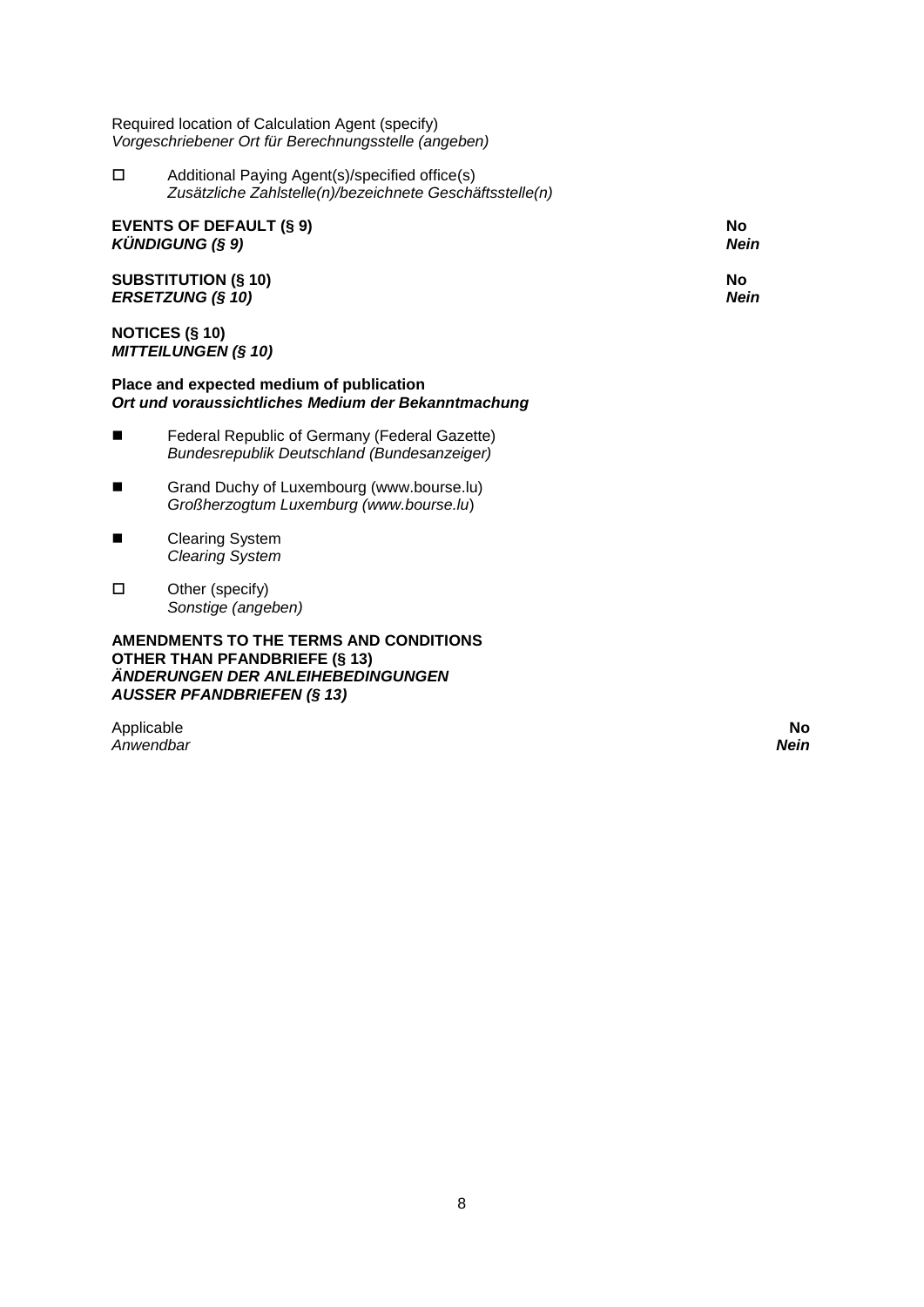## **Part II.: OTHER INFORMATION**

#### **Interests of natural and legal persons, including conflict of interests, involved in the issue/offer None** None

### **Reasons for the offer (if different from making profit and/or hedging certain risks)**

The net proceeds of the Pfandbriefe will be used exclusively to refinance Eligible Social Assets as defined in Berlin Hyp's Social Bond Framework (version 15 March 2022; published on the Issuer's social bond website (www.berlinhyp.de/en/investors/social-bonds)).

#### Estimated net proceeds EUR 747,202,500

### Estimated total expenses of the issue EUR 20,000

(set forth details in full here broken into each principal intended use and presented by order of priority of such uses)

### **Eurosystem eligibility**

 Intended to be held in a manner which would allow ECB eligibility (in classical global note form (CGN)) That simply means that the Pfandbriefe are intended upon issue to be deposited with Clearstream Banking AG, Frankfurt, and does not necessarily mean that the Pfandbriefe will be recognised as eligible collateral for Eurosystem monetary policy and intra-day credit operations by the Eurosystem either upon issue or at any or all times during their life. Such recognition will depend upon satisfaction of the Eurosystem eligibility criteria (ECB eligibility).  $\square$  Intended to be held in a manner which would allow ECB eligibility (in new global note form (NGN)) **Securities Identification Numbers** ISIN Code DE000BHY0SB0

|       | טשטע וושו                     | <u> PLUUUDI II UUDU</u>   |
|-------|-------------------------------|---------------------------|
|       | Common Code                   | 247838945                 |
|       | <b>German Securities Code</b> | <b>BHY0SB</b>             |
|       | Any other securities number   | Not applicable            |
| Yield |                               | 1.769 per cent. per annum |

Method of calculating the yield

 ICMA method: The ICMA method determines the effective interest rate of Pfandbriefe taking into account accrued interest on a daily basis.

□ Historic Interest Rates

## **Selling Restrictions**

**TEFRA C**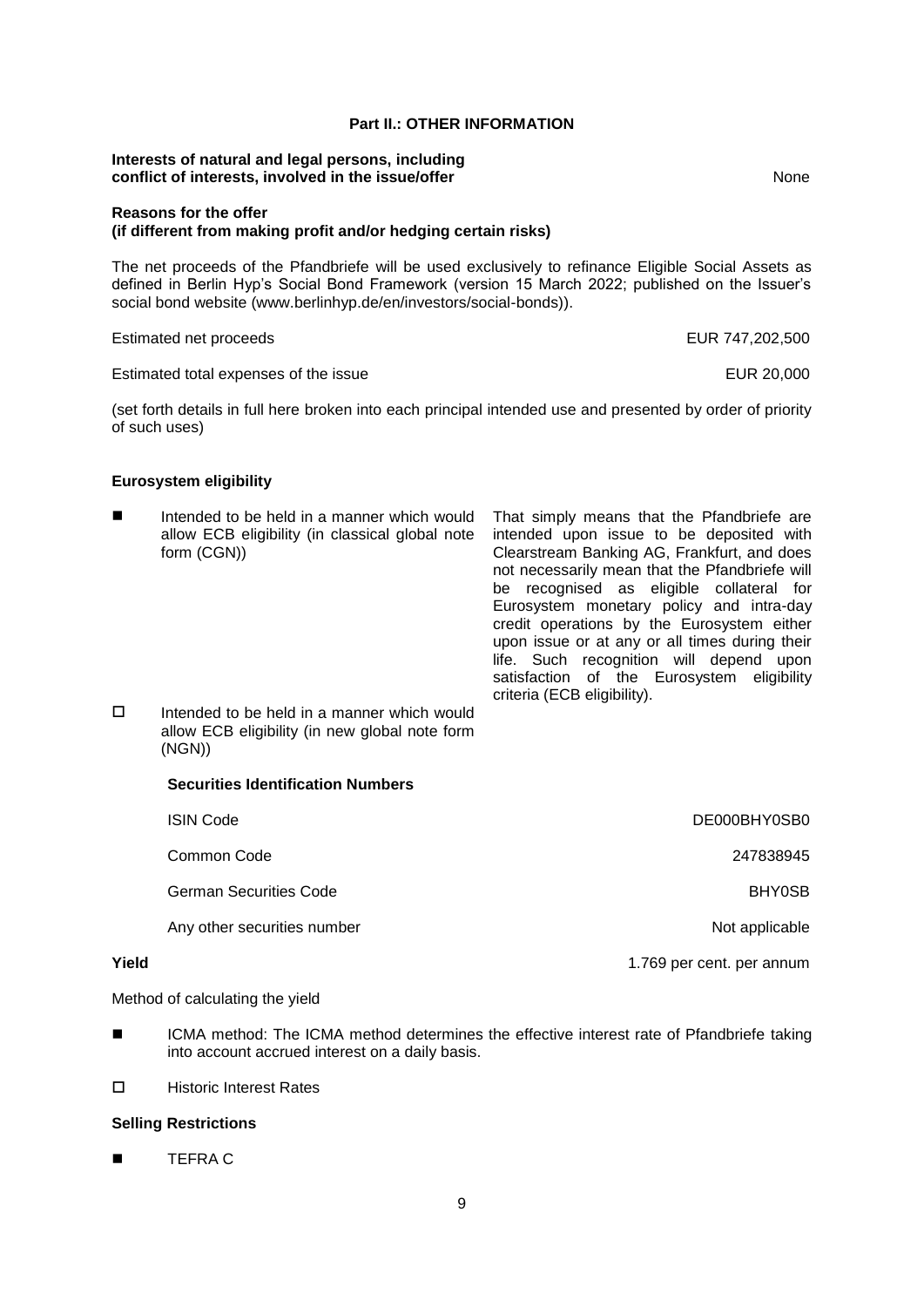## TEFRA D

## Neither TEFRA C nor TEFRA D

|                | Non-exempt Offer                                                                                                                                 | Not applicable |
|----------------|--------------------------------------------------------------------------------------------------------------------------------------------------|----------------|
|                | <b>Additional Selling Restrictions (specify)</b>                                                                                                 | Not applicable |
|                | <b>Terms and Conditions of the Offer</b>                                                                                                         |                |
|                | Conditions to which the offer is subject                                                                                                         | Not applicable |
|                | Time period, including any possible amendments,<br>during which the offer will be open                                                           | Not applicable |
|                | Description of the application process                                                                                                           | Not applicable |
|                | A description of the possibility to reduce subscriptions and the manner for refunding<br>excess amount paid by applicants                        | Not applicable |
|                | Details of the minimum and/or maximum amount of application,<br>(whether in number of Pfandbriefe or aggregate amount to invest)                 | Not applicable |
|                | Method and time limits for paying up the Pfandbriefe<br>and for delivery of the Pfandbriefe                                                      | Not applicable |
|                | Manner and date in which results of the offer are to be made public                                                                              | Not applicable |
| not exercised. | The procedure for the exercise of any right of pre-emption,<br>the negotiability of subscription rights and the treatment of subscription rights | Not applicable |
|                | Various categories of potential investors to which the Pfandbriefe are offered                                                                   |                |
|                | <b>Qualified Investors</b><br>■                                                                                                                  |                |
|                | <b>Retail Investors</b><br>■                                                                                                                     |                |
|                | <b>Method of distribution</b>                                                                                                                    |                |
| □              | Non-syndicated<br>Syndicated                                                                                                                     |                |
|                | Date of Subscription Agreement                                                                                                                   | 6 May 2022     |
|                | Prohibition of Sales to EEA Retail Investors                                                                                                     | Not applicable |
|                | Prohibition of Sales to UK Retail Investors                                                                                                      | Not applicable |
|                | <b>Management Details including form of commitment</b>                                                                                           |                |
|                | Dealer/Management Group (specify)                                                                                                                |                |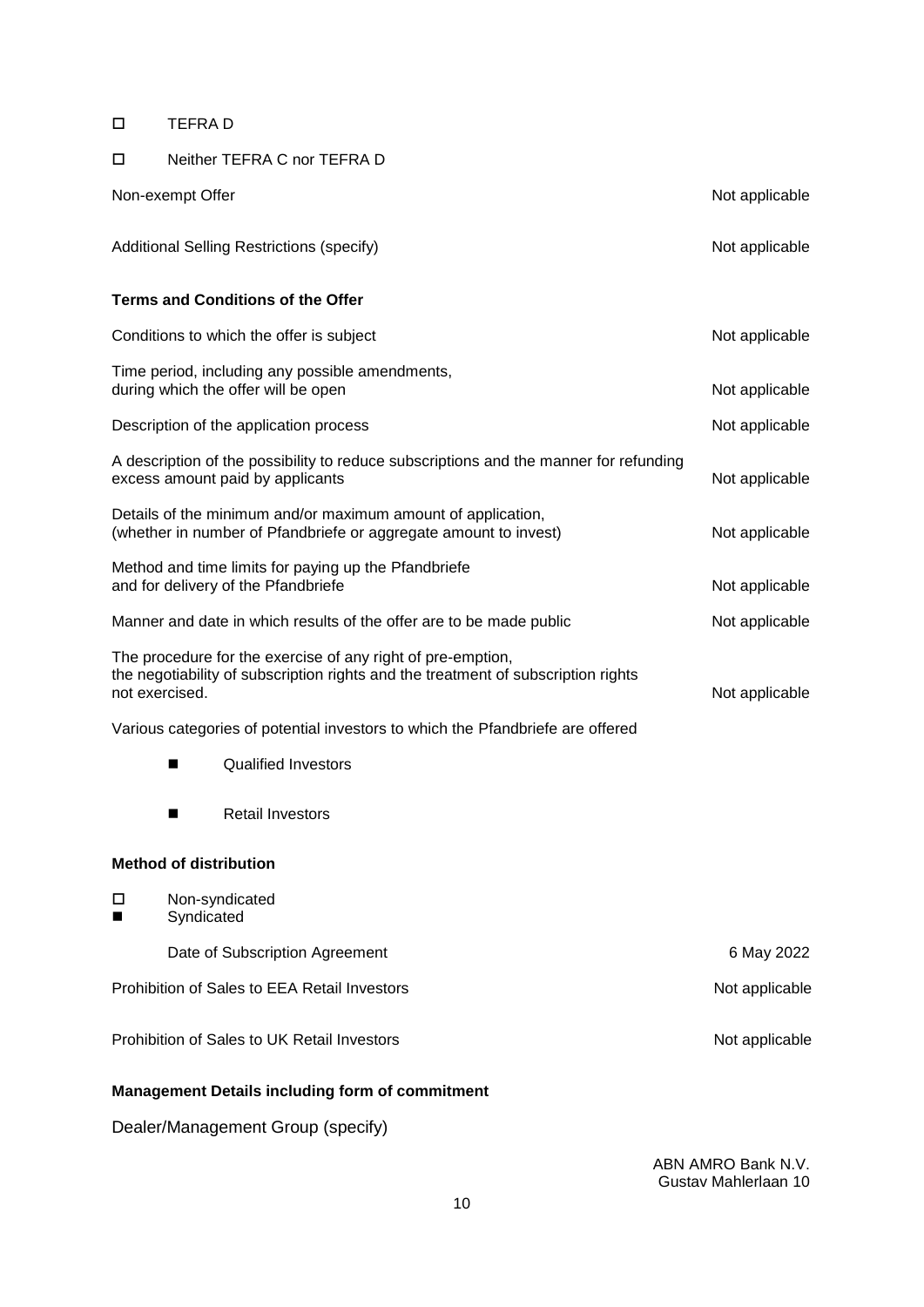1082 PP Amsterdam The Netherlands

Commerzbank Aktiengesellschaft Kaiserstrasse 16 (Kaiserplatz) 60311 Frankfurt am Main Germany

Crédit Agricole Corporate and Investment Bank 12, place des Etats-Unis CS 70052 92547 Montrouge CEDEX France

> J.P. Morgan SE Taunustor 1 (TaunusTurm) 60310 Frankfurt am Main Germany

Landesbank Baden-Württemberg Am Hauptbahnhof 2 70173 Stuttgart Germany

Hauck Aufhäuser Lampe Privatbank AG Kaiserstrasse 24 60311 Frankfurt am Main Germany

**Exercise Firm commitment** 

no firm commitment/best efforts arrangements

## **Consent to use the Base Prospectus**

| <b>General Consent</b>                                                                                                                                                        | Not applicable                                          |
|-------------------------------------------------------------------------------------------------------------------------------------------------------------------------------|---------------------------------------------------------|
| The Issuer consents to the use of this Base Prospectus<br>by the following Dealer(s) and/or financial intermediaries<br>(individual consent):                                 | Not applicable                                          |
| Individual consent for the subsequent resale or final Not applicable<br>placement of Pfandbriefe by the Dealer(s) and/or<br>financial intermediaries is given in relation to: |                                                         |
| Such consent is also subject to and given under the<br>condition:                                                                                                             | Not applicable                                          |
| Offer period ("Offer Period") during which subsequent<br>resale or final placement of Pfandbriefe by Dealers<br>and/or financial intermediaries can be made:                  | During the period from 6 May 2022 until<br>10 May 2022. |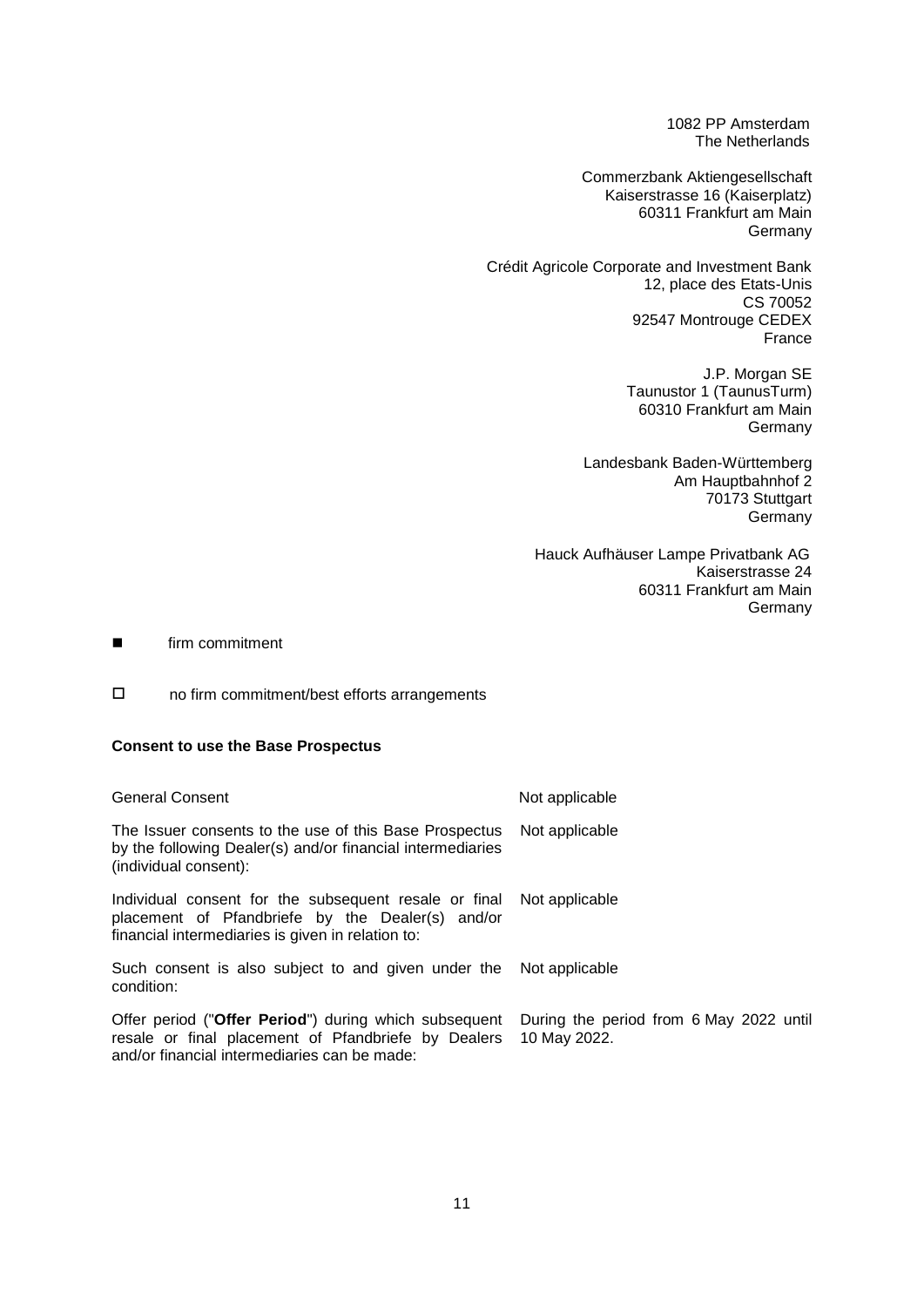## **Commissions**

| Management/Underwriting Commission (specify)               | 0.20 per cent. |
|------------------------------------------------------------|----------------|
| Selling Concession (specify)                               | Not applicable |
| Listing Commission (specify)                               | Not applicable |
| Other (specify)                                            | Not applicable |
| <b>Stabilisation Manager</b>                               | None           |
| <b>Market Maker</b>                                        | None           |
| <b>Admission to trading</b>                                | Yes            |
| Berlin Stock Exchange (regulated market)<br>$\blacksquare$ |                |
| Luxembourg Stock Exchange (regulated market)<br>п          |                |

□ Other (insert details)

## **Expected date of admission** 10 May 2022

Regulated markets or equivalent markets on which, to the knowledge of the Issuer, Pfandbriefe of the same class of the Pfandbriefe to be offered or admitted to trading are already admitted to trading

- □ Berlin Stock Exchange (regulated Market)
- Luxembourg Stock Exchange (*Bourse de Luxembourg*)
- □ Other (insert details)

Name and address of the entities which have a firm commitment to act as intermediaries in secondary trading, providing liquidity through bid and offer rates and description of the main terms of their commitment

Not applicable

## **Estimate of the total expenses related to admission to trading EUR 6,100 EUR 6,100**

## **Rating**

Aaa (Moody's). Obligations rated Aaa are judged to be of the highest quality and are subject to the lowest credit risk.

## **Third Party Information**

With respect to any information included herein and specified to be sourced from a third party (i) the Issuer confirms that any such information has been accurately reproduced and as far as the Issuer is aware and is able to ascertain from information available to it from such third party, no facts have been omitted the omission of which would render the reproduced information inaccurate or misleading and (ii) the Issuer has not independently verified any such information and accepts no responsibility for the accuracy thereof.

## **Listing:**

The above Final Terms comprise the details required to list this issue of Pfandbriefe (as from 10 May 2022) pursuant to the € 25,000,000,000 Offering Programme of Berlin Hyp AG*.*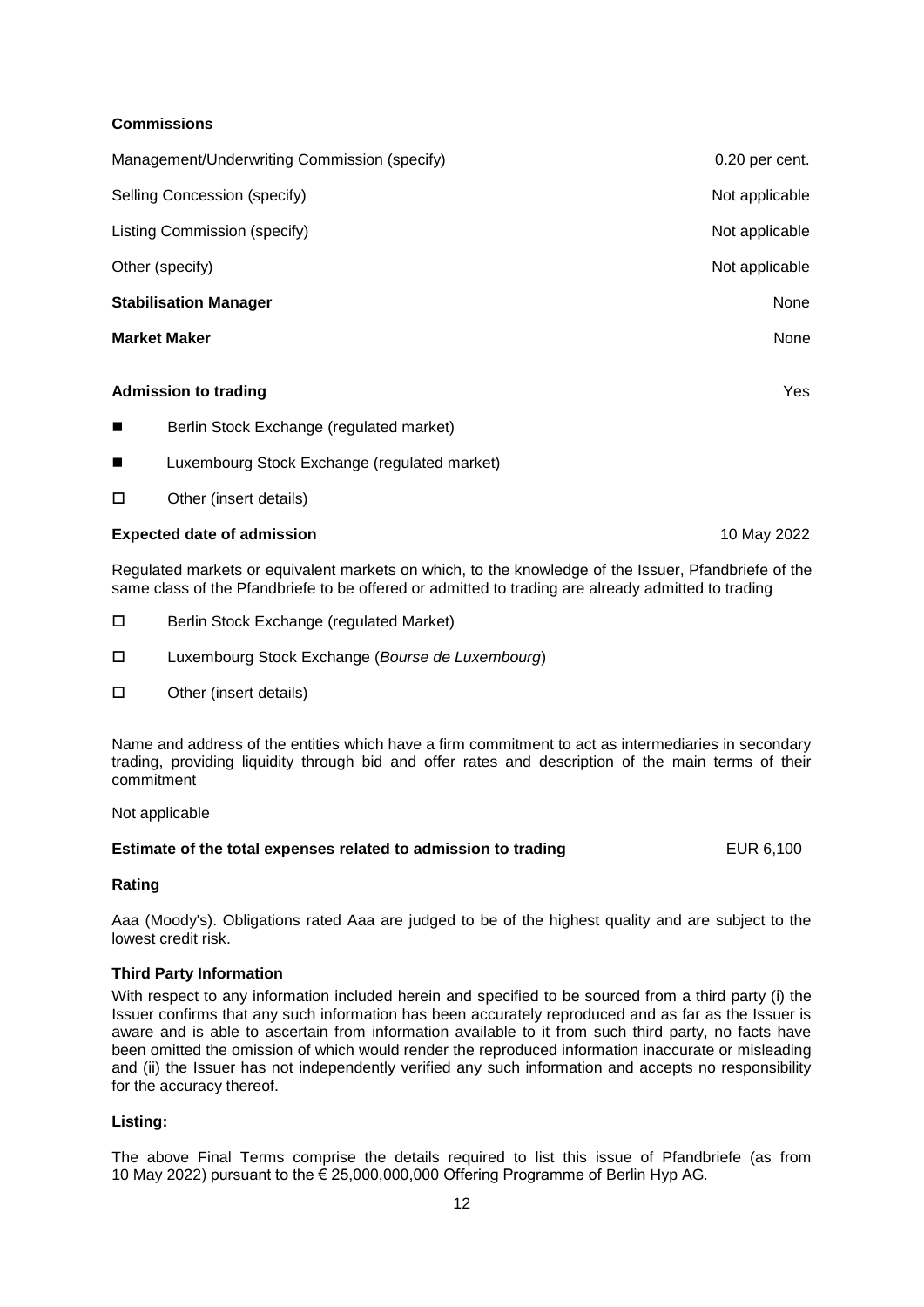# **1. SUMMARY**

## **1.1 INTRODUCTION AND WARNINGS**

This is the summary with regard to the issue of Berlin Hyp AG (the "**Issuer**", "**Berlin Hyp**" or the "**Bank**") of EUR 750,000,000 1.75 per cent. Social Mortgage Pfandbriefe due 10 May 2032 (the "**Pfandbriefe**") under the base prospectus approved on 30 March 2022 (the "**Base Prospectus**"). Contact details and Legal Entity Identifier ("**LEI**") of the Issuer are Corneliusstrasse 7, 10787 Berlin, Federal Republic of Germany, 529900C4RSSBWXBSY931.

This summary provides the key information contained in the Base Prospectus, including on the Issuer, and in the final terms applicable to the Pfandbriefe (the "**Final Terms**"). The Base Prospectus was approved by the *Commission de Surveillance du Secteur Financier* (the "**CSSF**"), 283, route d'Arlon, L-1150 Luxembourg, email: [direction@cssf.lu.](mailto:direction@cssf.lu)

The International Securities Identification Number ("**ISIN**") of the Pfandbriefe is DE000BHY0SB0.

The offer will be made by ABN AMRO Bank N.V., Commerzbank Aktiengesellschaft, Crédit Agricole Corporate and Investment Bank, J.P. Morgan SE, Landesbank Baden-Württemberg and Hauck Aufhäuser Lampe Privatbank AG (together, the "**Managers**").

ABN AMRO Bank N.V. can be contacted at its business address: Gustav Mahlerlaan 10, 1082 PP Amsterdam, The Netherlands. The LEI of ABN AMRO Bank N.V. is BFXS5XCH7N0Y05NIXW11.

Commerzbank Aktiengesellschaft can be contacted at its business address: Kaiserstrasse 16 (Kaiserplatz), 60311 Frankfurt am Main, Germany. The LEI of Commerzbank Aktiengesellschaft is 25490067N89L5S0KCL02.

Crédit Agricole Corporate and Investment Bank can be contacted at its business address: 12, place des Etats-Unis, CS 70052, 92547 Montrouge CEDEX, France. The LEI of Crédit Agricole Corporate and Investment Bank is 1VUV7VQFKUOQSJ21A208.

J.P. Morgan SE can be contacted at its business address: Taunustor 1 (TaunusTurm), 60310 Frankfurt am Main, Germany. The LEI of J.P. Morgan SE is 549300ZK53CNGEEI6A29.

Landesbank Baden-Württemberg can be contacted at its business address: Am Hauptbahnhof 2, 70173 Stuttgart, Federal Republic of Germany. The LEI of Landesbank Baden-Württemberg is B81CK4ESI35472RHJ606.

Hauck Aufhäuser Lampe Privatbank AG can be contacted at its business address: Kaiserstrasse 24, 60311 Frankfurt am Main, Germany. The LEI of Hauck Aufhäuser Lampe Privatbank AG is 529900OOZP78CYPYF471.

This summary should be read as an introduction to the Base Prospectus and the Final Terms. Any decision to invest in the Pfandbriefe should be based on consideration of the Base Prospectus as a whole including any documents incorporated therein. Investors could lose all or part of their capital invested in the Pfandbriefe. The Issuer assumes responsibility for the information contained in this summary and its German translation. The Issuer can be held liable but only where the summary is misleading, inaccurate or inconsistent, when read together with the Base Prospectus, or where it does not provide, when read together with the Base Prospectus, key information in order to aid investors when considering whether to invest in such securities. In the event that a claim relating to the information contained in the Base Prospectus is brought before a court, the plaintiff investor might, under the national legislation of the member states of the European Economic Area and/or the United Kingdom, be required to bear the costs of translating the Base Prospectus prior to the commencement of any legal proceedings.

## **1.2 KEY INFORMATION ON THE ISSUER**

#### **Who is the Issuer of the securities?**

The Issuer is incorporated as a German stock corporation (*Aktiengesellschaft*) established and operating under German law. The Issuer is registered with the Commercial Register of the local court (*Amtsgericht*) of Berlin (*Charlottenburg*) under No. HRB 56530.

The Issuer can be contacted under its business address: Corneliusstrasse 7, 10787 Berlin, Federal Republic of Germany or via telephone: +49 (0) 30/25 999-0. The Issuer's website is www.berlinhyp.de. The LEI of the Issuer is 529900C4RSSBWXBSY931.

## **1.2.1.1 Principal activities of the Issuer**

The Issuer's main business activity is the granting of mortgage loans; providing loans to the public sector and granting loans guaranteed by the public sector.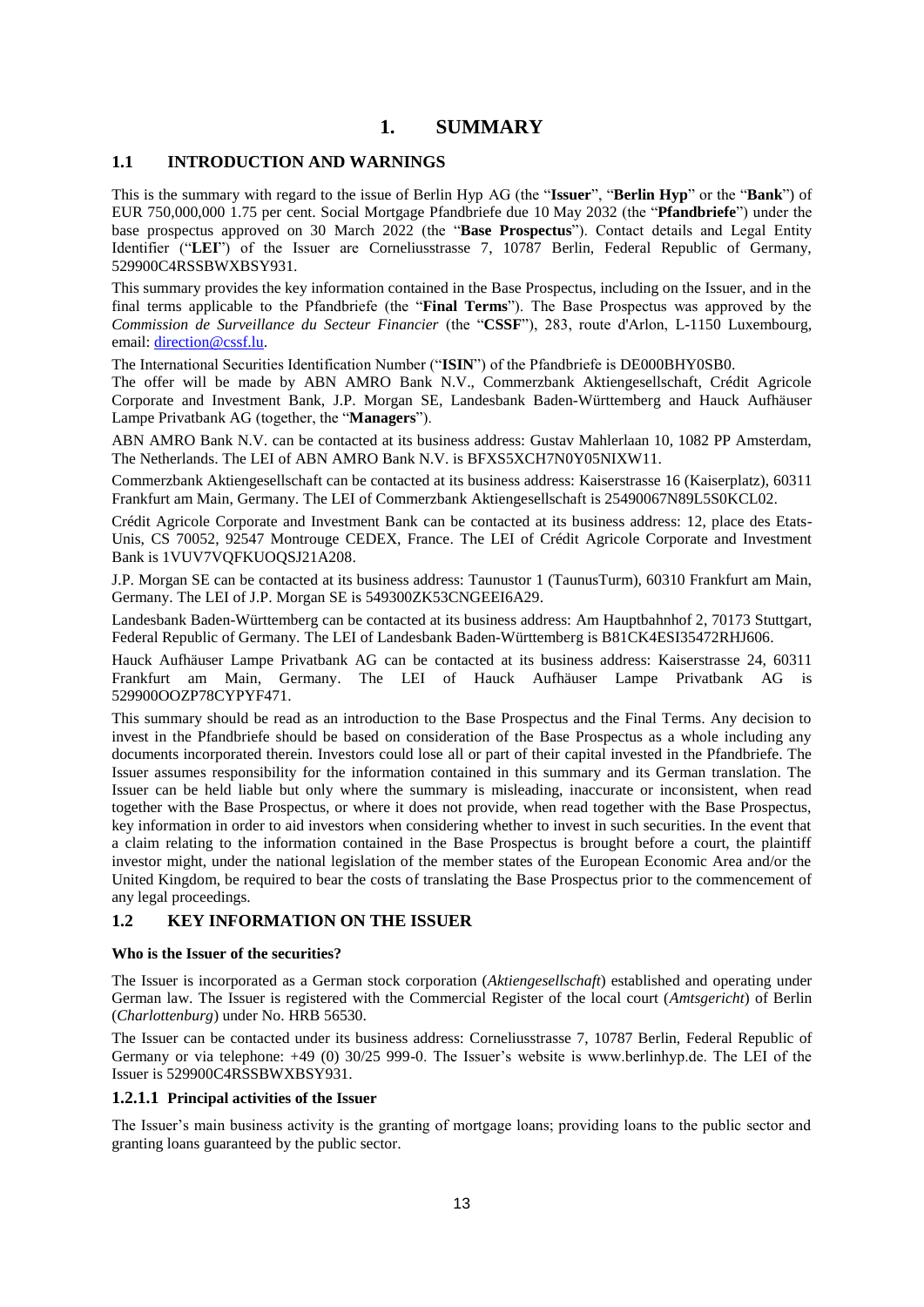## **1.2.1.2 Major shareholders of the Issuer**

The Issuer is 100% owned by Landesbank Berlin Holding AG of which the Erwerbsgesellschaft der S-Finanzgruppe holds the majority.

## **1.2.1.3 Key managing directors of the Issuer**

The key managing directors of the Issuer are the members of its Management Board (*Vorstand*): Sascha Klaus (Chairman), Maria Teresa Dreo-Tempsch and Alexander Stuwe.

## **1.2.1.4 Statutory auditors of the Issuer**

The independent auditor of the Issuer for the fiscal year ended 31 December 2020 and 2021, was KPMG AG Wirtschaftsprüfungsgesellschaft, Klingelhöferstraße 18, 10785 Berlin, Federal Republic of Germany ("**KPMG**"). KPMG is a member of the German Chamber of Public Accountants (*Wirtschaftsprüferkammer*).

## **1.2.2 What is the key financial information regarding the Issuer?**

The following selected financial information of the Issuer is based on the audited consolidated financial statements of the Issuer as of and for the year ended 31 December 2020 and 31 December 2021.

## **1.2.2.1 Consolidated income statement**

.

| In EUR (million)                                                                                                                  | 31 December 2021 | 31 December 2020 |
|-----------------------------------------------------------------------------------------------------------------------------------|------------------|------------------|
| Net interest income (or equivalent)                                                                                               | 406.5            | 313.1            |
| Net fee and commission income                                                                                                     | 24.9             | 20.0             |
| Net impairment loss on financial assets                                                                                           | 0.0              | 2.8              |
| Net trading income.                                                                                                               | 0.0              | 0.0              |
| Net profit (before profit transfer)                                                                                               | 50.0             | 23.4             |
| Net profit or loss (for consolidated financial<br>statements net profit or loss attributable to equity<br>holders of the parent)* | 0.0              | 0.0              |

\* Due to an existing profit and loss transfer agreement with Landesbank Berlin Holding AG the profit and loss of the Issuer amounts always at zero.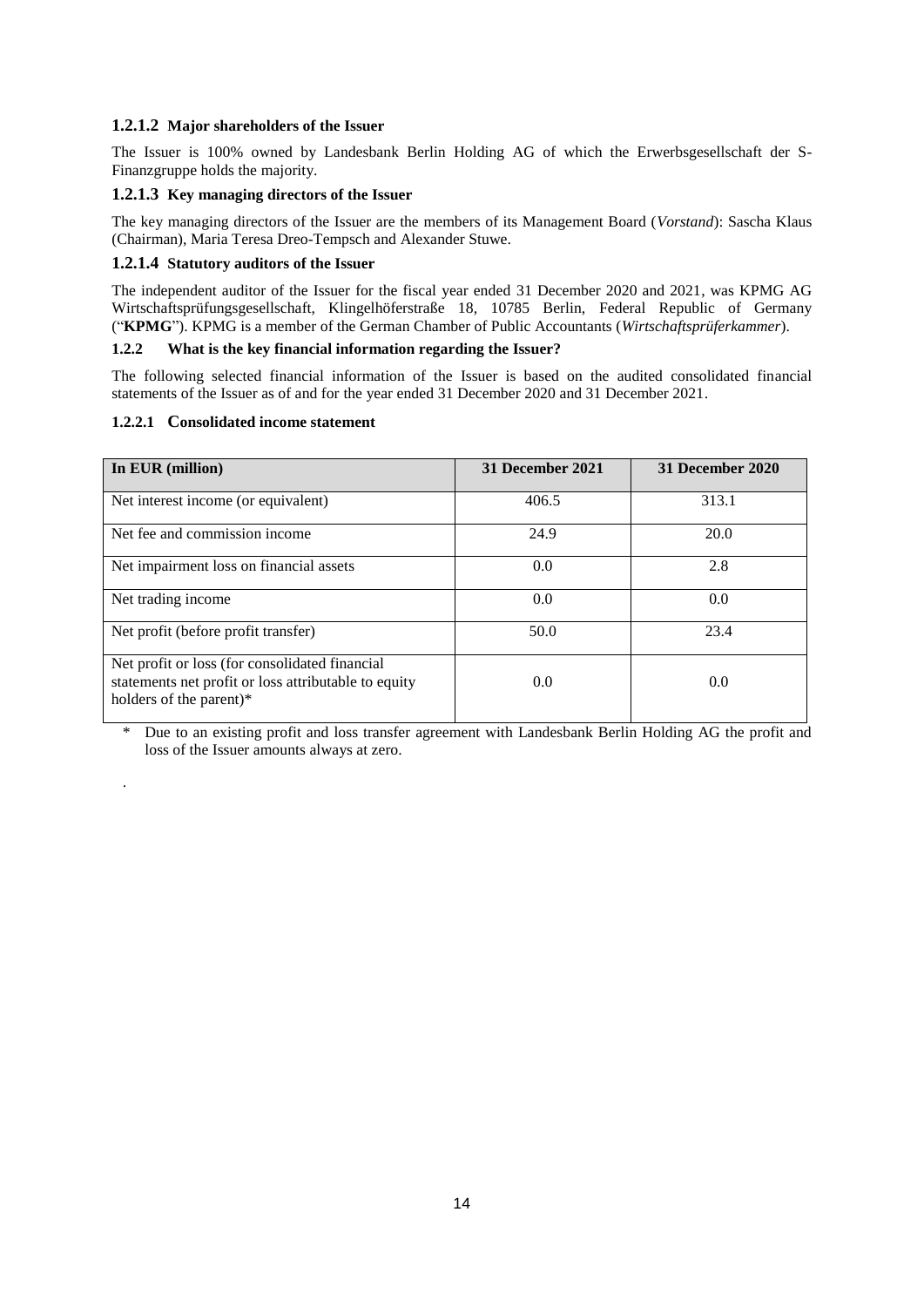## **1.2.2.2 Balance Sheet**

| In EUR (million)                                                                                                              | 31 December 2021 | 31 December 2020 |
|-------------------------------------------------------------------------------------------------------------------------------|------------------|------------------|
| Total assets                                                                                                                  | 36,210.2         | 33,423.1         |
| Senior debt*                                                                                                                  |                  |                  |
| Subordinated debt                                                                                                             | 232.9            | 232.9            |
| Loans and receivables from customers (net)                                                                                    | 26,190.8         | 24,382.9         |
| Deposits from customers                                                                                                       | 3,972.3          | 4,476.5          |
| Total equity                                                                                                                  | 935.9            | 935.9            |
| Non performing loans (based on net carrying<br>amount/Loans and receivables)                                                  | 0.5%             | 0.6%             |
| Common Equity Tier 1 capital (CET1) ratio or other<br>relevant prudential capital adequacy ratio depending<br>on the issuance | 14.3%            | 13.4%            |
| <b>Total Capital Ratio</b>                                                                                                    | 16.3%            | 15.8%            |
| Leverage Ratio calculated under applicable regulatory<br>framework                                                            | 4.2              | 4.1%             |

\* Item does not appear as a separate item on the balance sheet of the Issuer.

## **1.2.3 What are the key risks that are specific to the Issuer?**

#### - Pandemic Risk

Berlin Hyp could be adversley affected by the economic impact of the outbreak of the new coronavirus (COVID-19) for a longer period of time.

- Market and Company related Risks

The commercial success of the Bank depends upon the economic environment and overall economic conditions, in particular the real estate market. Furthermore, Berlin Hyp as an issuer of covered bonds, may be exposed to intensified competition which may have an adverse effect on its financial condition.

Counterparty Risk

Berlin Hyp is exposed to counterparty risks. Counterparty risk is the risk of a loss or lost profit as a result of the default of a business partner. It also includes the risk of a decline in the value of collateral entrusted to the bank. Although Berlin Hyp regularly reviews its debtors' creditworthiness and the underlying collateral, defaults may occur due to unforeseen events or previously unknown circumstances.

Market Price Risks

As a mortgage bank, Berlin Hyp assumes market price risks primarily in the form of interest change risks. Interest change risks consist of two components. The general risk describes changes in value resulting from general market movements, whereas the specific risk is caused by issuer-related factors. The interest rate risk is managed by using swaps, swaptions, and securities. In addition, there was an increased use of forward rate agreements to control the increase money market volatility. The Bank does not bear any share price risks.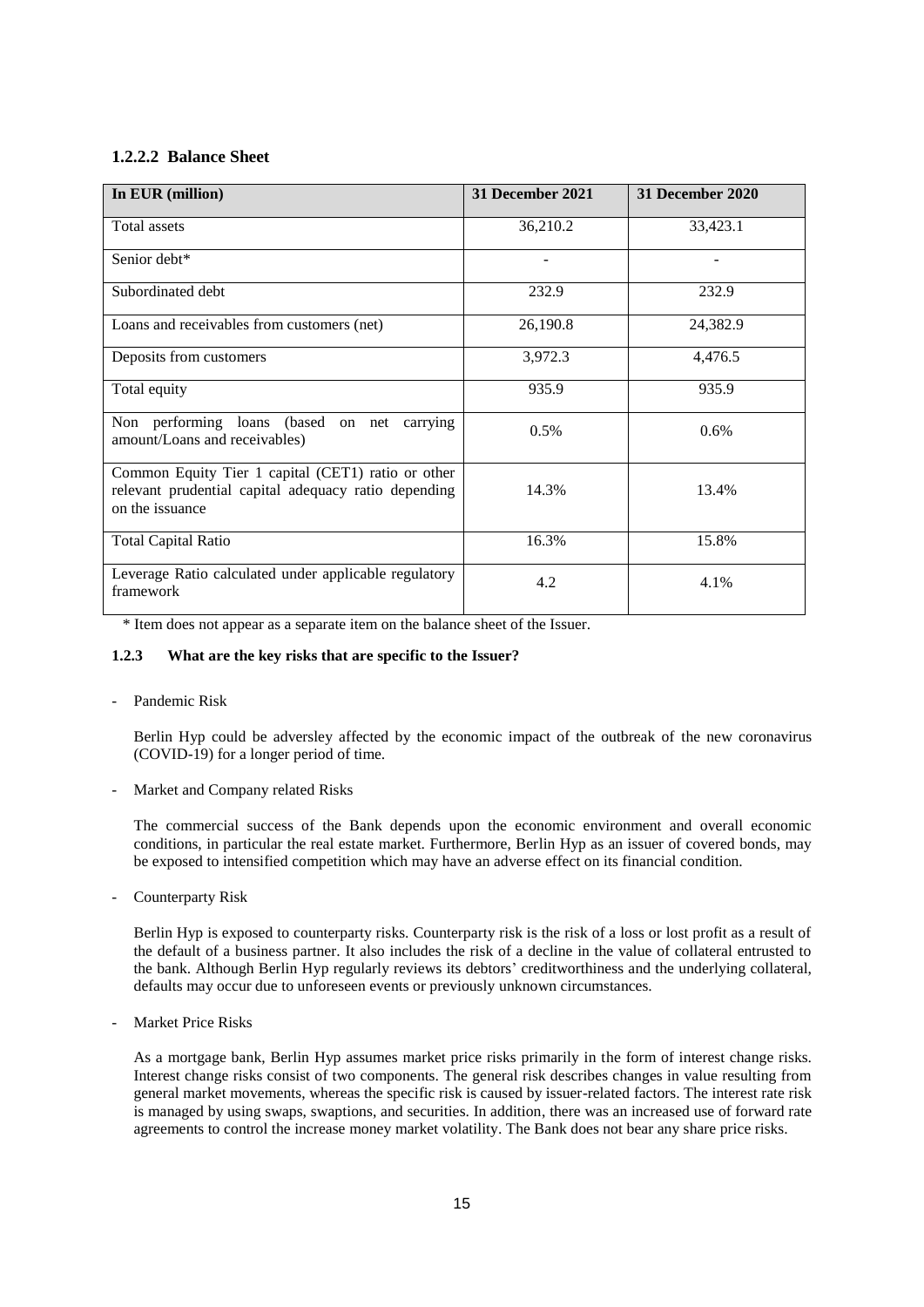It is impossible to rule out the occurrance of incidents or developments that were not or were not sufficiently anticipated in the design and implementation of the risk model underlying the Banks risk management. In such a case, unexpected losses may occur, or expected losses could be larger than expected.

Liquidity Risks

The Bank defines liquidity risk as the risk that current and future payment obligations may not be met in full or on time. Another factor that the Bank includes in its assessment is that in the event of a liquidity crisis it may not be possible to acquire refinancing funds on the expected terms or to write back market items to the planned extent.

- Rating

A rating is not a recommendation to buy, sell or hold Pfandbriefe and may be subject to suspension, reduction or withdrawal at any time by the assigning rating agency. A suspension, reduction or withdrawal of the rating assigned to the Pfandbriefe may adversely affect the market price of the Pfandbriefe.

Operational Risk

Berlin Hyp defines the operational risk as the risk of losses resulting from the inappropriateness or failure of internal processes and systems, human error or as a result of external occurrences. This definition includes legal risk, but excludes strategic and reputational risks.

Operational risks can arise as a result of deficiencies or faults in business processes, projects or checks and can be caused by organisational structures, technology, employees or external events such as changing legal conditions. As a consequence, Berlin Hyp may incur financial burdens in connection with pending litigation. The general conditions of banking supervision may change, and failure to comply with supervisory regulations may result in the imposition of compulsory measures and other disadvantages.

Berlin Hyp is subject to extensive regulation that continues to change

Should Berlin Hyp not fully comply with the regulation requirements of the relevant competent supervisory authority, this could lead to sanctioning measures by the relevant competent authority supervisor right up to the withdrawal of the license.

- Holders of Pfandbriefe may be exposed to the risk of losing part or all of their investment even prior to the initiation of insolvency proceedings or liquidation
- Risks in connection with the European Banking Union and in connection with deposit protection scheme

The Issuer may be exposed to specific risks arising from the EU Banking Union, in particular in the context of SREP and given that resolution measures taken under the SRM Regulation may expose creditors of the Issuer to the risk of losing part or all of their invested capital. Further, potential new deposit guarantee schemes could impose additional burdens on the Issuer, which could negatively impact its business.

## **1.3 KEY INFORMATION ON THE SECURITIES**

## **1.3.1 What are the main features of the securities?**

The Pfandbriefe will be issued in bearer form and are governed by the laws of Germany. The Pfandbriefe are issued in Euro ("**EUR**"), in the aggregate principal amount of EUR 750,000,000 divided into Pfandbriefe in a denomination of EUR 1,000. The ISIN of the Pfandbriefe is DE000BHY0SB0. The Pfandbriefe have received a rating of Aaa by Moody's.

## *Status of the Pfandbriefe*

The obligations under the Pfandbriefe constitute unsubordinated obligations of the Issuer ranking *pari passu* among themselves. The Pfandbriefe are covered in accordance with the Pfandbrief Act (*Pfandbriefgesetz*) and rank *pari passu* with all other obligations of the Issuer under mortgage Pfandbriefe.

## *Interest Rate*

The Pfandbriefe bear interest on their principal amount at the rate of 1.75 per cent. *per annum* from, and including, 10 May 2022 to but excluding, the Maturity Date , or in case of a Maturity Extension, to (but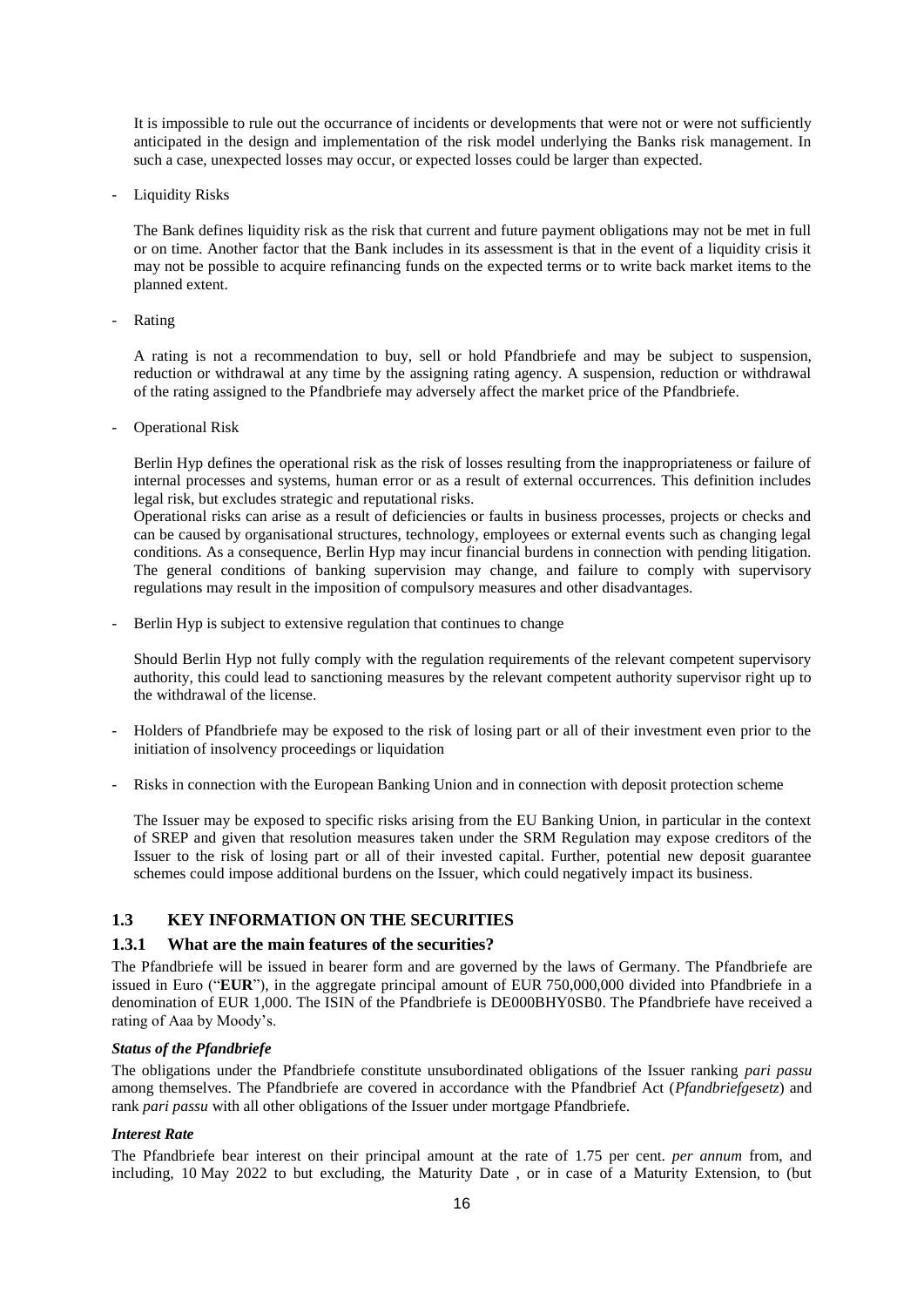excluding) the Extended Maturity Date. Interest shall be payable in arrear on 10 May in each year, commencing on 10 May 2023.

The yield of the Pfandbriefe is 1.769 per cent. *per annum*.

#### *Term of the Pfandbriefe*

Unless previously redeemed in whole or in part or purchased and cancelled, each Pfandbrief will be redeemed at its principal amount on 10 May 2032 (the "**Maturity Date**") or, in case of a Maturity Extension, on the day which is determined by the administrator (in accordance with § 30 (2a) of the Pfandbrief Act (*Pfandbriefgesetz*)) as extended maturity date (the "**Extended Maturity Date**").

"**Maturity Extension**" means triggering the Maturity Extension by the administrator (§ 30 (2a) of the Pfandbrief Act (*Pfandbriefgesetz*)), provided that the administrator is convinced at the time of the Maturity Extension that (i) the extension of the maturity date is necessary to avoid the insolvency of the Issuer, (ii) the Issuer is not over indebted, and (iii) there is reason to believe that the Issuer will be able to meet its liabilities then due in any case after expiration of the maximum possible extension period, taking into account further extension possibilities. The Maturity Extension is not at the discretion of the Issuer.

#### *Early Redemption*

The holders may not redeem the Pfandbriefe at their option.

#### *Limitations of rights*

Claims for payment of principal in respect of the Pfandbriefe shall be prescribed upon the expiry of 10 years.

#### *Restrictions on free transferability*

Not applicable. The Pfandbriefe are freely transferable, subject to the relevant selling restrictions.

#### **1.3.2 Where will the securities be traded?**

The Pfandbriefe will be admitted to trading on the Regulated Market of the Berlin Stock Exchange and the Luxembourg Stock Exchange.

#### **1.3.3 What are the key risks that are specific to the securities?**

- Fixed Rate Pfandbriefe

Holders of the Pfandbriefe are exposed to the risk that the price of the Pfandbriefe falls as a result of changes in the market interest rate.

Market Price Risk

There can be no assurance regarding the future development of a market for the Pfandbriefe or the ability of holders to sell their Pfandbriefe or the price at which holders may be able to sell their Pfandbriefe. The market value of fixed rate securities such as the Pfandbriefe is dependent on market interest rates.

- Liquidity Risk

There can be no assurance that a liquid secondary market for the Pfandbriefe will develop or, if it does develop, that it will continue. In an illiquid market, an investor might not be able to sell his Pfandbriefe at any time at fair market prices. The possibility to sell the Pfandbriefe might additionally be restricted in certain jurisdictions due to currency restrictions.

- Currency Risk

A holder of a Pfandbrief denominated in a foreign currency is exposed to the risk of changes in currency exchange rates which may affect the yield and/or the redemption amount of such Pfandbriefe.

- The Pfandbriefe may be redeemed after their Maturity Date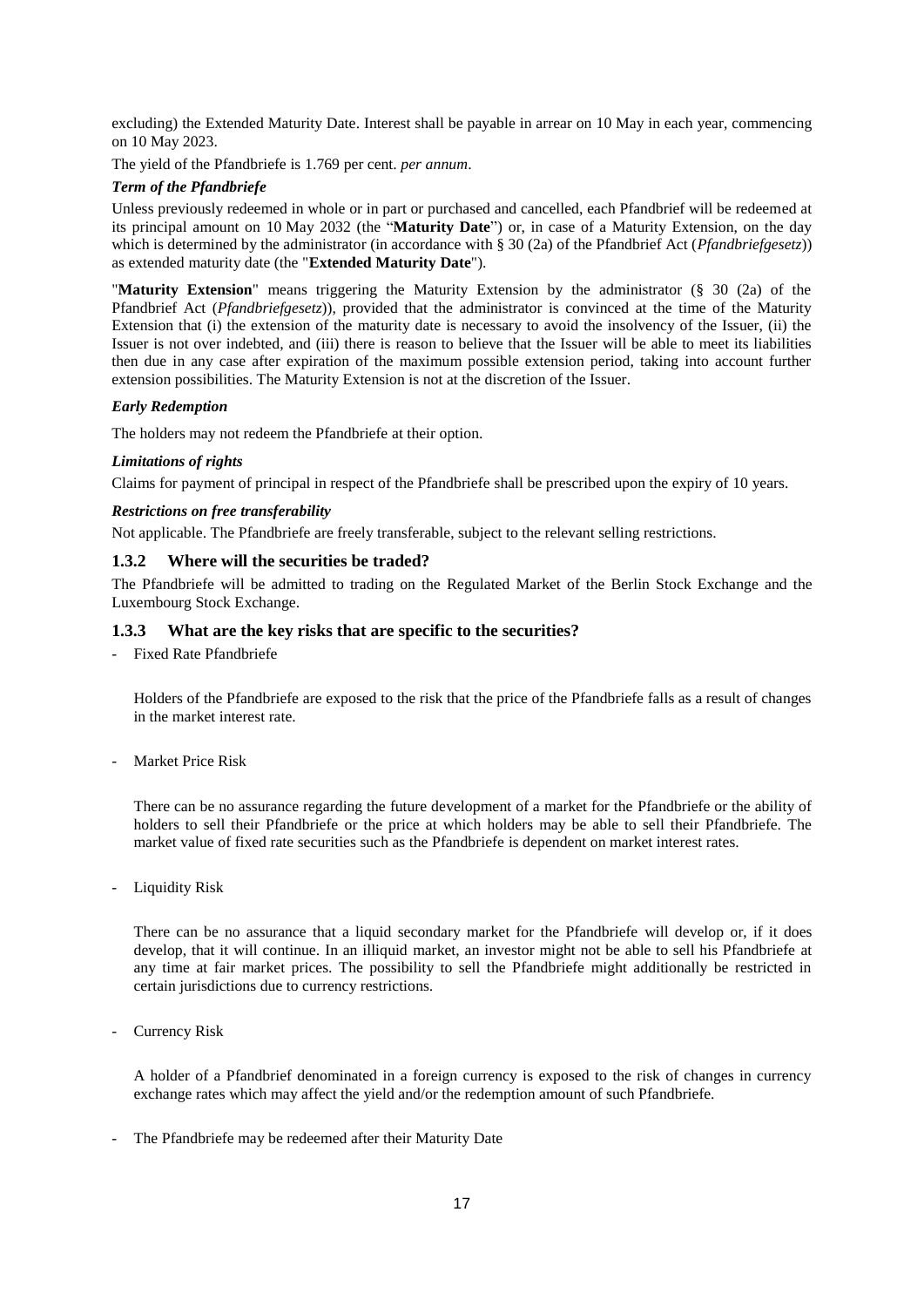If a Maturity Extension occures, Holders may not expect repayment of the outstanding aggregate principal amount on the (original) Maturity Date and are not entitled to terminate the Pfandbriefe if the term of the Pfandbriefe is extended.

## **1.4 KEY INFORMATION ON THE OFFER OF SECURITIES TO THE PUBLIC AND/OR THE ADMISSION TO TRADING ON A REGULATED MARKET**

## **1.4.1 Under which conditions and timetable can I invest in this security?**

The Pfandbriefe will be offered to investors by the Managers at an issue price of 99.827 per cent.

#### *Plan for distribution and public offer of the Pfandbriefe*

The Pfandbriefe will be sold to institutional investors and retail investors in compliance with the applicable public offer restrictions in all countries in the European Union.

#### *Conditions and technical details of the offer*

There are no conditions to which the offer is subject.

#### *Confirmation in relation to an order and allotments as well as delivery of the Pfandbriefe*

Delivery and payment of the Pfandbriefe will be made on or about 10 May 2022 and the confirmation of the allotment to investors will be made by electronic mail, fax or through commonly used information systems. The Pfandbriefe will be delivered via Clearstream Banking AG, Frankfurt am Main (the "**Clearing System**") and its depositary banks against payment of the issue price.

#### *Estimated expenses charged to the investor*

The Issuer will not charge any costs, expenses or taxes directly to any investor in connection with the Pfandbriefe. Investors must, however, inform themselves about any costs, expenses or taxes in connection with the Pfandbriefe which are generally applicable in their respective country of residence, including any charges their own depository banks charge them for purchasing or holding securities.

#### *Estimate of the total expenses of the issue and offer*

The Issuer expects to incur commissions and other offer-related expenses of approximately EUR 20,000.

## **1.4.2 Who is the offeror and/or the person asking for admission to trading?**

The Issuer is the entity requesting for the admission to trading of the Pfandbriefe.

## **1.4.3 Why is this base prospectus being produced?**

## **1.4.3.1 Reasons for the offer or for the admission to trading on a regulated market**

The net proceeds of the Pfandbriefe will be used exclusively to refinance Eligible Social Assets as defined in Berlin Hyp's Social Bond Framework (version 15 March 2022; published on the Issuer's social bond website (www.berlinhyp.de/en/investors/social-bonds)).

## **1.4.3.2 Use and estimated net amounts of the proceeds**

The net proceeds received by the Issuer will presumably total approximately EUR 747,202,500.

## **1.4.3.3 Subscription Agreement**

The Issuer has agreed in an agreement to be signed on or about 6 May 2022 (the "**Subscription Agreement**") to sell the Pfandbriefe to the Managers, and the Managers have agreed, subject to certain customary closing conditions, to purchase the Pfandbriefe on the issue date. The Managers' commissions amount 0.200 per cent. of the total nominal amount of the Pfandbriefe.

The Managers are entitled, under certain circumstances, to terminate the Subscription Agreement. In such event, no Pfandbriefe will be delivered to investors.

## **1.4.3.4 Material conflicts of interest pertaining to the offer or the admission to trading**

There are no material conflicts of interest pertaining to the offer or the admission to trading.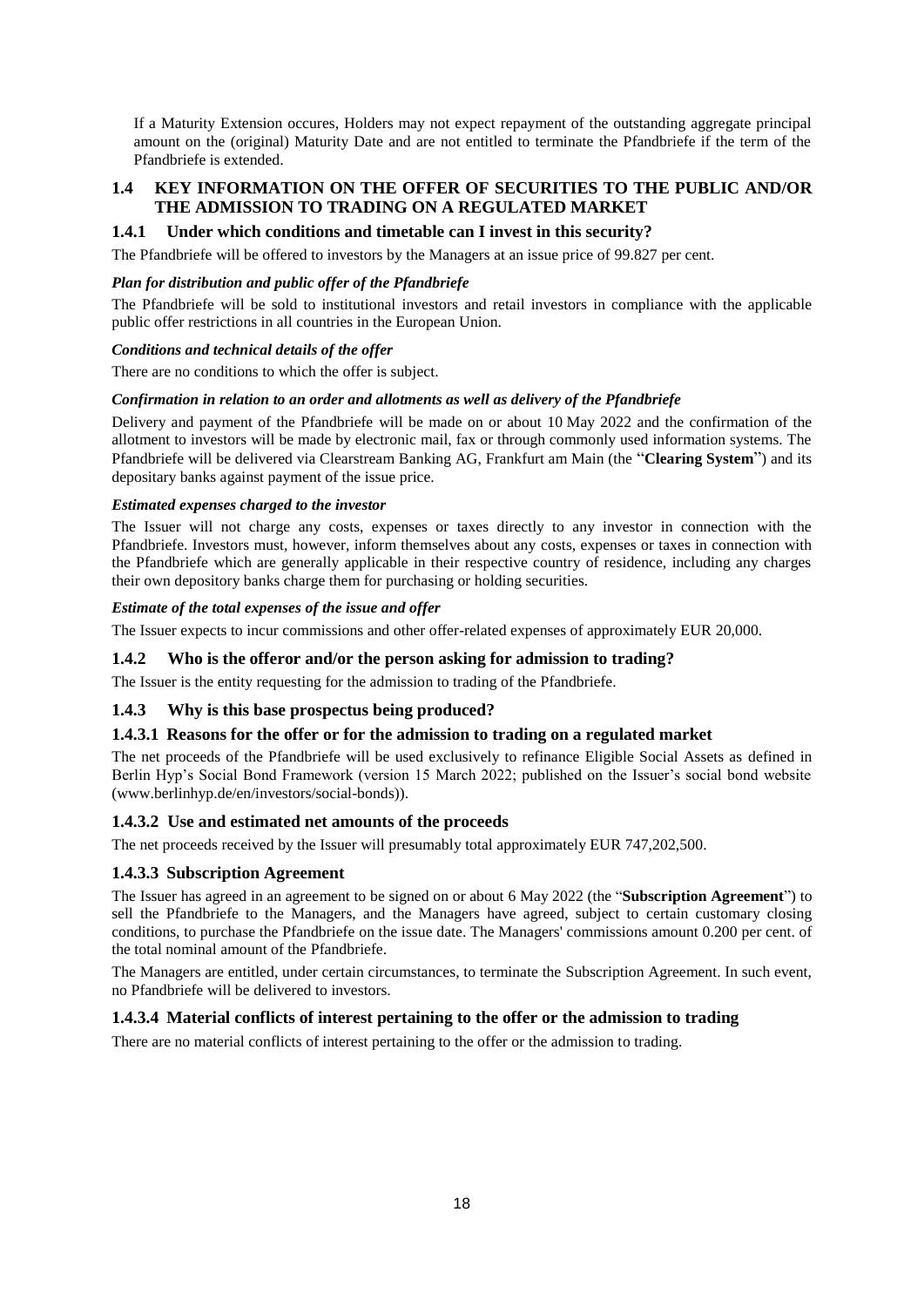# **2. ZUSAMMENFASSUNG**

## **2.1 EINLEITUNG UND WARNHINWEISE**

Dies ist die Zusammenfassung zu der Emission der Berlin Hyp AG (die "Emittentin", "Berlin Hyp" oder die "Bank) der EUR 750.000.000 1,75 % Sozialen Hypothekenpfandbriefe fällig 10. Mai 2032 (die "Pfandbriefe") unter dem am 30. März 2022 gebilligten Basisprospekt (der "Basisprospekt"). Kontaktdaten und Rechtsträgerkennung ("LEI") der Emittentin sind Corneliusstraße 7, 10787 Berlin, Bundesrepublik Deutschland, 529900C4RSSBWXBSY931.

Diese Zusammenfassung enthält die wichtigsten Informationen, die im Basisprospekt, einschließlich über die Emittentin, und in den für die Pfandbriefe geltenden endgültigen Bedingungen (die "**Endgültigen Bedingungen**") enthalten sind. Der Basisprospekt wurde von der *Commission de Surveillance du Secteur Financier* (die "**CSSF**"), 283, route d'Arlon, L-1150 Luxemburg, E-Mail: direction@cssf.lu, gebilligt.

Die International Securities Identification Number ("ISIN") der Pfandbriefe lautet DE000BHY0SB0.

Das Angebot erfolgt durch ABN AMRO Bank N.V., Commerzbank Aktiengesellschaft, Crédit Agricole Corporate and Investment Bank, J.P. Morgan SE, Landesbank Baden-Württemberg und Hauck Aufhäuser Lampe Privatbank AG (zusammen die "Konsortialführer").

ABN AMRO Bank N.V. kann unter ihrer Geschäftsadresse kontaktiert werden: Gustav Mahlerlaan 10, 1082 PP Amsterdam, Niederlande. Die LEI von ABN AMRO Bank N.V. lautet BFXS5XCH7N0Y05NIXW11.

Commerzbank Aktiengesellschaft kann unter ihrer Geschäftsadresse kontaktiert werden: Kaiserstrasse 16 (Kaiserplatz), 60311 Frankfurt am Main, Deutschland. Die LEI von Commerzbank Aktiengesellschaft lautet 25490067N89L5S0KCL02.

Crédit Agricole Corporate and Investment Bank kann unter ihrer Geschäftsadresse kontaktiert werden: 12, place des Etats-Unis, CS 70052, 92547 Montrouge CEDEX, Frankreich. Die LEI von Crédit Agricole Corporate and Investment Bank lautet 1VUV7VQFKUOQSJ21A208.

J.P. Morgan SE kann unter ihrer Geschäftsadresse kontaktiert werden: Taunustor 1 (TaunusTurm), 60310 Frankfurt am Main, Deutschland. Die LEI von J.P. Morgan AG lautet 549300ZK53CNGEEI6A29.

Landesbank Baden-Württemberg kann unter ihrer Geschäftsadresse kontaktiert werden: Am Hauptbahnhof 2, 70173 Stuttgart, Bundesrepublik Deutschland. Die LEI von Landesbank Baden-Württemberg lautet B81CK4ESI35472RHJ606.

Hauck Aufhäuser Lampe Privatbank AG kann unter ihrer Geschäftsadresse kontaktiert werden: Kaiserstrasse 24, 60311 Frankfurt am Main, Deutschland. Die LEI von Hauck Aufhäuser Lampe Privatbank AG lautet 529900OOZP78CYPYF471.

Diese Zusammenfassung sollte als Einleitung zum Basisprospekt und den Endgültigen Bedingungen verstanden werden. Anleger sollten sich bei jeder Entscheidung, in die Pfandbriefe zu investieren, auf den Basisprospekt als Ganzen, inklusive aller per Verweis inkorporierten Dokumente, stützen. Investoren könnten einen Teil oder den gesamten Betrag verlieren, den sie in die Pfandbriefe investiert haben. Zivilrechtlich haftet nur die Emittentin, die die Zusammenfassung und deren deutsche Übersetzung vorgelegt und übermittelt hat, und dies auch nur für den Fall, dass die Zusammenfassung, wenn sie zusammen mit dem Basisprospekt gelesen wird, irreführend, unrichtig oder inkohärent ist oder dass die Zusammenfassung, wenn sie zusammen mit dem Basisprospekt gelesen wird, wesentliche Angaben, die in Bezug auf Anlagen in diese Wertpapiere für die Anleger eine Entscheidungshilfe darstellen, vermissen lässt. Ein Anleger, der wegen der in dem Basisprospekt enthaltenen Angaben Klage einreichen will, muss nach den nationalen Rechtsvorschriften seines Mitgliedstaats des Europäischen Wirtschaftsraums und/oder des Vereinigten Königreichs möglicherweise für die Übersetzung des Basisprospekts aufkommen, bevor das Verfahren eingeleitet werden kann.

## **2.2 BASISINFORMATIONEN ÜBER DIE EMITTENTIN**

## **2.2.1 Wer ist die Emittentin der Wertpapiere?**

Die Emittentin ist eine nach deutschem Recht gegründete eingetragene Aktiengesellschaft. Die Emittentin im Handelsregister des Amtsgerichts Berlin (Charlottenburg) unter HRB 56530 eingetragen.

Die Emittentin kann unter ihrer Geschäftsadresse kontaktiert werden: Corneliusstraße 7, 10787 Berlin, Bundesrepublik Deutschland oder per Telefon: +49 (0) 30/25 999-0. Die Internetseite der Emittentin ist www.berlinhyp.de. Die LEI der Emittentin lautet 529900C4RSSBWXBSY931.

## **2.2.1.1 Haupttätigkeiten der Emittentin**

Die Emittentin hat ihren Tätigkeitsschwerpunkt in der Vergabe von Hypothekendarlehen, von Darlehen an die Öffentliche Hand oder öffentlich gewährleisteten Darlehen.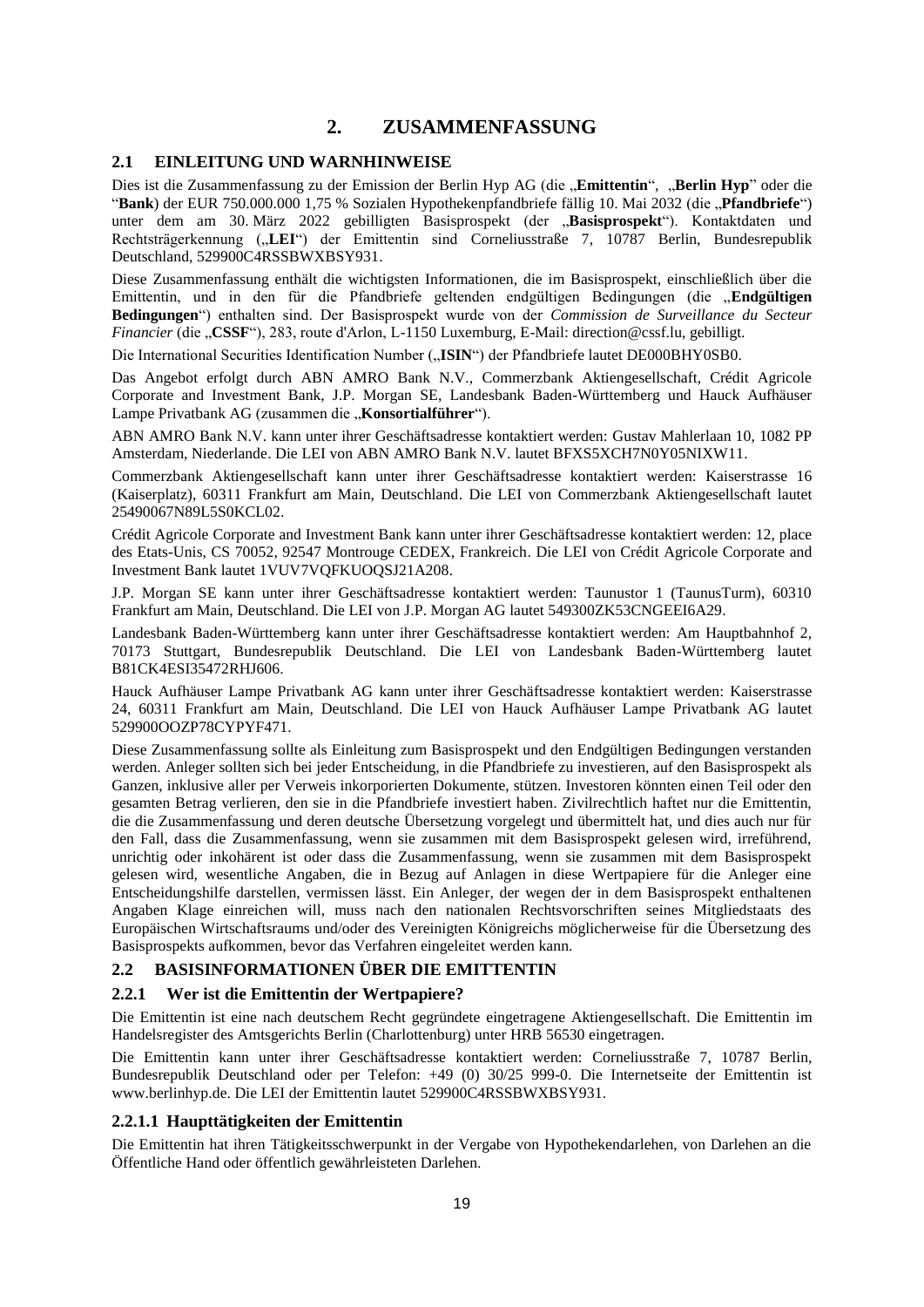## **2.2.1.2 Hauptanteilseigner der Emittentin**

Die Emittentin wird zu 100 % von der Landesbank Berlin Holding AG gehalten, an welcher wiederum die Erwerbsgesellschaft der S-Finanzgruppe mbH & Co. KG die Mehrheit hält.

## **2.2.1.3 Hauptgeschäftsführer der Emittentin**

Die Hauptgeschäftsführer der Emittentin sind die Mitglieder ihres Vorstands: Sascha Klaus (Chairman), Maria Teresa Dreo-Tempsch und Alexander Stuwe.

## **2.2.1.4 Abschlussprüfer der Emittentin**

Die unabhängigen Wirtschaftsprüfer der Emittentin für die Geschäftsjahre ended zum 31. Dezember 2020 und 2021 waren KPMG AG Wirtschaftsprüfungsgesellschaft, Klingelhöferstraße 18, 10785 Berlin, Bundesrepublik Deutschland ("**KPMG**"). KPMG ist ein Mitglied der Wirtschaftsprüferkammer.

## **2.2.2 Welches sind die wesentlichen Finanzinformationen über die Emittentin?**

Die nachstehenden ausgewählten Finanzinformationen der Emittentin basieren auf den geprüften Konzernabschlüssen der Emittentin zu den am 31. Dezember 2020 und 31. Dezember 2021 endenden Geschäftsjahren.

## **2.2.2.1 Gewinn- und Verlustrechnung**

| In EUR (Millionen)                                                                                                                                      | <b>31. Dezember 2021</b> | <b>31. Dezember 2020</b> |
|---------------------------------------------------------------------------------------------------------------------------------------------------------|--------------------------|--------------------------|
| Nettozinserträge (oder Äquivalent)                                                                                                                      | 406,5                    | 313,1                    |
| Nettoertrag aus Gebühren und Provisionen                                                                                                                | 24.9                     | 20,0                     |
| Nettowertminderung finanzieller Vermögenswerte                                                                                                          | 0.0                      | 2,8                      |
| Nettohandelsergebnis                                                                                                                                    | 0.0                      | 0.0                      |
| Nettogewinn (vor Gewinnabführung)                                                                                                                       | 50,0                     | 23.4                     |
| Nettogewinn/-verlust (bei konsolidierten Jahres-<br>abschlüssen der den Anteilseignern des Mutter-<br>unternehmens zuzurechnende Nettogewinn/-verlust)* | 0,0                      |                          |

\* Aufgrund eines existierenden Gewinnabführungsvertrages mit der Landesbank Berlin Holding AG beträgt der Nettogewinn/-verlust stets Null.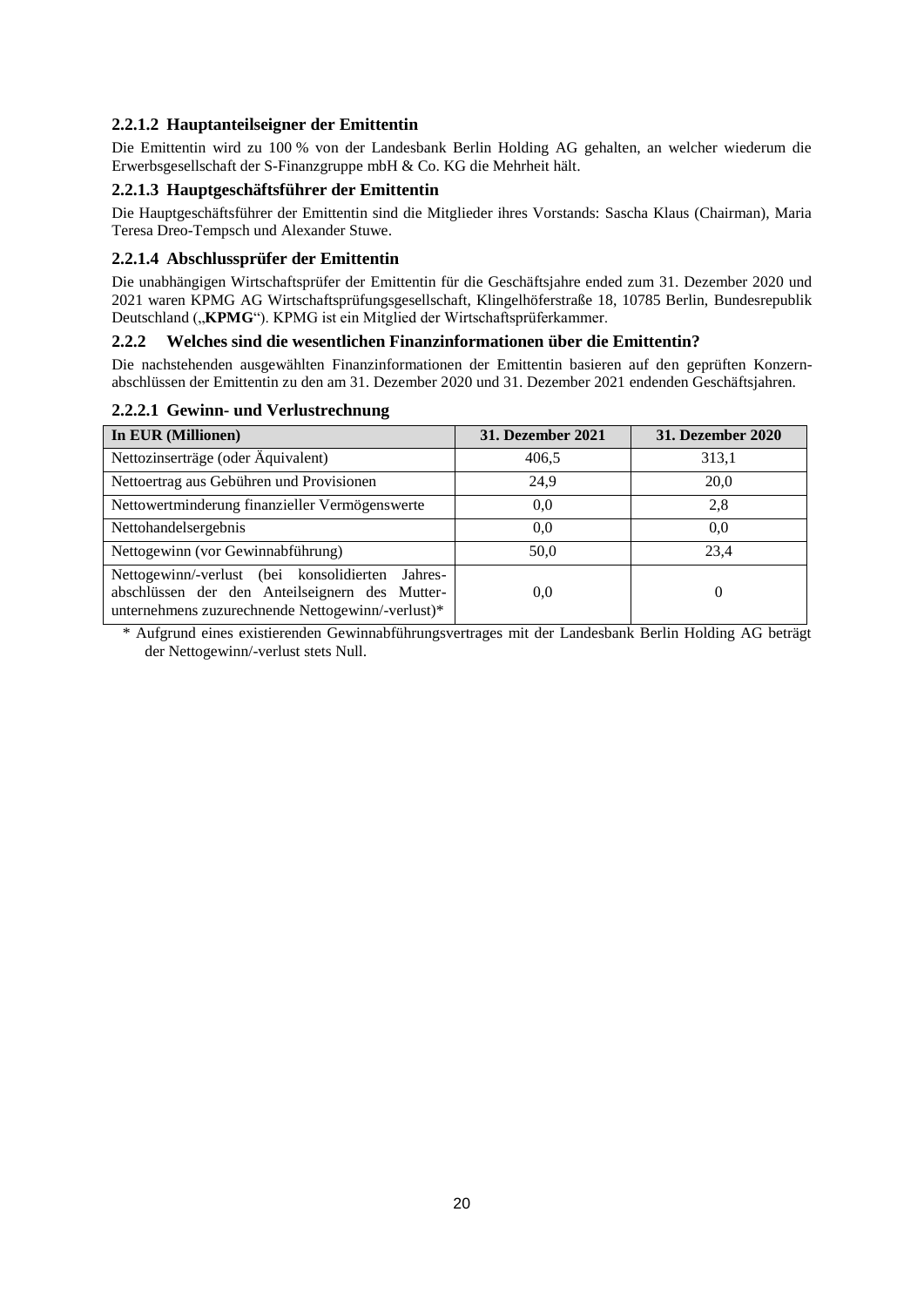## **2.2.2.2 Bilanz**

| In EUR (Millionen)                                                                                        | <b>31. Dezember 2021</b> | <b>31. Dezember 2020</b> |
|-----------------------------------------------------------------------------------------------------------|--------------------------|--------------------------|
| Vermögenswerte insgesamt                                                                                  | 36.210,2                 | 33.423,1                 |
| vorrangige Forderungen*                                                                                   |                          |                          |
| nachrangige Forderungen                                                                                   | 232,9                    | 232,9                    |
| Darlehen und Forderungen gegenüber Kunden (netto)                                                         | 26.190,8                 | 24.382,9                 |
| Einlagen von Kunden                                                                                       | 3.972,3                  | 4.476,5                  |
| Eigenkapital insgesamt                                                                                    | 935,9                    | 935,9                    |
| notleidende Kredite (basierend auf Nettobuchwert)/<br>Kredite und Forderungen                             | 0,5%                     | 0.6%                     |
| harte Kernkapitalquote (CET1) oder je nach Emission<br>andere relevante prudenzielle Kapitaladäquanzquote | 14,3%                    | 13,4%                    |
| Gesamtkapitalquote                                                                                        | 16,3%                    | 15,8%                    |
| Rechtsrahmen<br>dem geltenden<br>berechnete<br>nach<br>Verschuldungsquote                                 | 4,2                      | 4,1%                     |

\* Posten erscheint nicht als separater Posten in der Bilanz der Emittentin.

## **2.2.3 Welches sind die zentralen Risiken, die für den Emittenten spezifisch sind?**

## - Pandemierisiko

Die Berlin Hyp könnte über einen längeren Zeitraum von den ökonomischen Auswirkungen des Ausbruchs des neuartigen Coronavirus (COVID-19) betroffen sein.

- Markt und Unternehmensbezogene Risiken

Der Geschäftserfolg der Berlin Hyp ist vom wirtschaftlichen Umfeld und von den wirtschaftlichen Rahmenbedingungen, insbesondere des Immobilienmarkts, abhängig. Außerdem könnte sie als Pfandbriefemittentin einem verstärkten Wettbewerb ausgesetzt werden, was sich nachteilig auf ihre Finanzlage auswirken kann.

- Risiko mit der Gegenpartei

Die Berlin Hyp ist dem Adressenausfallrisiko ausgesetzt. Das Adressenausfallrisiko ist das Risiko eines Verlustes oder entgangenen Gewinns aufgrund des Ausfalls eines Geschäftspartners. Darüber hinaus beinhaltet es auch die Gefahr des Werteverfalls bei den der Bank überlassenen Sicherheiten. Obwohl Bonitätsrisiken und die den Krediten zugrunde liegenden Sicherheiten regelmäßig überprüft werden, kann es aufgrund von unvorhersehbaren Ereignissen oder bisher unbekannten Umständen zu Verlusten kommen.

- Marktpreisrisiken

Als Pfandbriefbank übernimmt die Berlin Hyp Marktpreisrisiken im Wesentlichen in Form von Zinsänderungsrisiken. Zinsänderungsrisiken bestehen aus zwei Komponenten: Das allgemeine Risiko beschreibt Wertänderungen aufgrund allgemeiner Marktbewegungen, während das spezifische Risiko emittentenbezogene Ursachen hat. Das Zinsänderungsrisiko wird grundsätzlich mit Hilfe von Swaps, Swaptions und Wertpapieren sowie Forward Rate Agreements gesteuert Die Bank geht keine Aktienkursrisiken ein.

Es kann nicht ausgeschlossen werden, dass Umstände oder Entwicklungen eintreten, die bei der Konzeption der Risikomodelle, welche die Grundlage des Risikomanagements bilden, nicht oder nicht ausreichend antizipiert wurden. In einem solchen Fall könnten unvorhergesehene Verluste eintreten oder vorhergesehene Verluste größer als erwartet ausfallen.

- Liquiditätsrisiken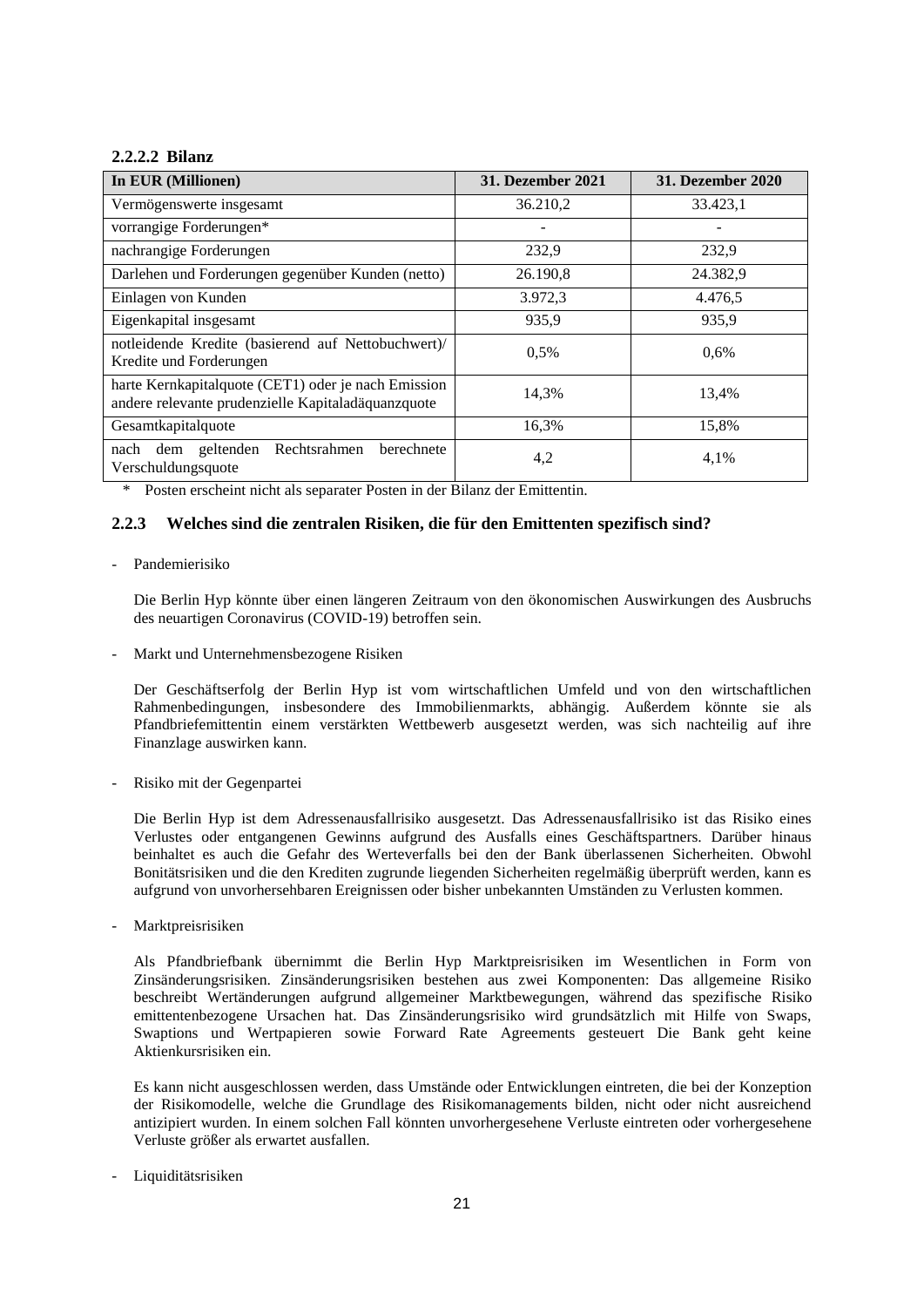Die Bank definiert als Liquiditätsrisiko das Risiko, dass den gegenwärtigen und künftigen Zahlungsverpflichtungen nicht vollständig oder zeitgerecht nachgekommen werden kann. Des Weiteren bezieht die Bank in die Bewertung ein, dass im Fall einer Liquiditätskrise Refinanzierungsmittel nicht zu den erwarteten Konditionen erworben bzw. dass Marktpositionen nicht in der geplanten Größe aufgelöst werden können.

- Rating

Ein Wertpapierrating ist keine Kauf-, Verkaufs- oder Halteempfehlung und kann jederzeit von der jeweils vergebenden Ratingagentur ausgesetzt, reduziert oder widerrufen werden. Eine Aussetzung, Reduktion oder ein Widerruf des den Pfandbriefen beigemessenen Ratings könnte nachteilige Auswirkungen auf den Marktpreis der Pfandbriefe haben.

- Operationelles Risiko

Die Berlin Hyp definiert das operationelle Risiko als die Gefahr von Verlusten, die infolge der Unangemessenheit oder des Versagens von internen Verfahren und Systemen, Menschen oder infolge externer Ereignisse eintreten. Diese Definition schließt Rechtsrisiken ein, beinhaltet aber nicht strategische Risiken und Reputationsrisiken.

Operationelle Risiken können infolge von Unzulänglichkeiten oder Fehlern in den Geschäftsprozessen, Projekten oder Kontrollen entstehen und durch Organisationsstrukturen, Technologie, Mitarbeiter oder externe Ereignisse wie zum Beispiel eine Änderung der rechtlichen Rahmenbedingungen verursacht werden. So können sich aus anhängigen Prozessen finanzielle Belastungen ergeben. Die bankaufsichtsrechtlichen Rahmenbedingungen können sich ändern, und die Nichteinhaltung aufsichtsrechtlicher Vorschriften kann zur Verhängung von Zwangsmaßnahmen und zu anderen Nachteilen führen.

- Berlin Hyp ist Gegenstand umfangreicher Regularien, welche sich weiter ändern

Sollte die Berlin Hyp die regulatorischen Anforderungen der jeweils zuständigen Aufsichtsbehörde nicht vollständig erfüllen, könnte dies zu Sanktionsmaßnahmen durch die jeweils zuständige Behördenaufsicht bis hin zum Entzug der Zulassung führen.

- Pfandbriefinhaber sind dem Risiko ausgesetzt einen Teil oder ihr gesamtes Investment sogar vor Beginn eines Insolvenzverfahrens oder Liquidation zu verlieren
- Risiken im Zusammenhang mit der Europäischen Bankenunion und im Zusammenhang mit Einlagensicherungssystemen

Die Emittentin kann spezifischen Risiken, die sich aus der EU Bankenunion ergeben, ausgesetzt sein, insbesondere in Zusammenhang mit dem SREP und angesichts der Tatsache, dass Abwicklungsmaßnahmen nach der SRM Verordnung die Gläubiger der Emittentin dem Risiko eines teilweisen oder vollständigen Verlusts des eingesetzten Kapitals aussetzt. Ferner könnten etwaige neue Einlagensicherungssysteme der Emittentin zusätzliche Belastungen auferlegen, die sich negativ auf ihre Geschäftstätigkeit auswirken könnten.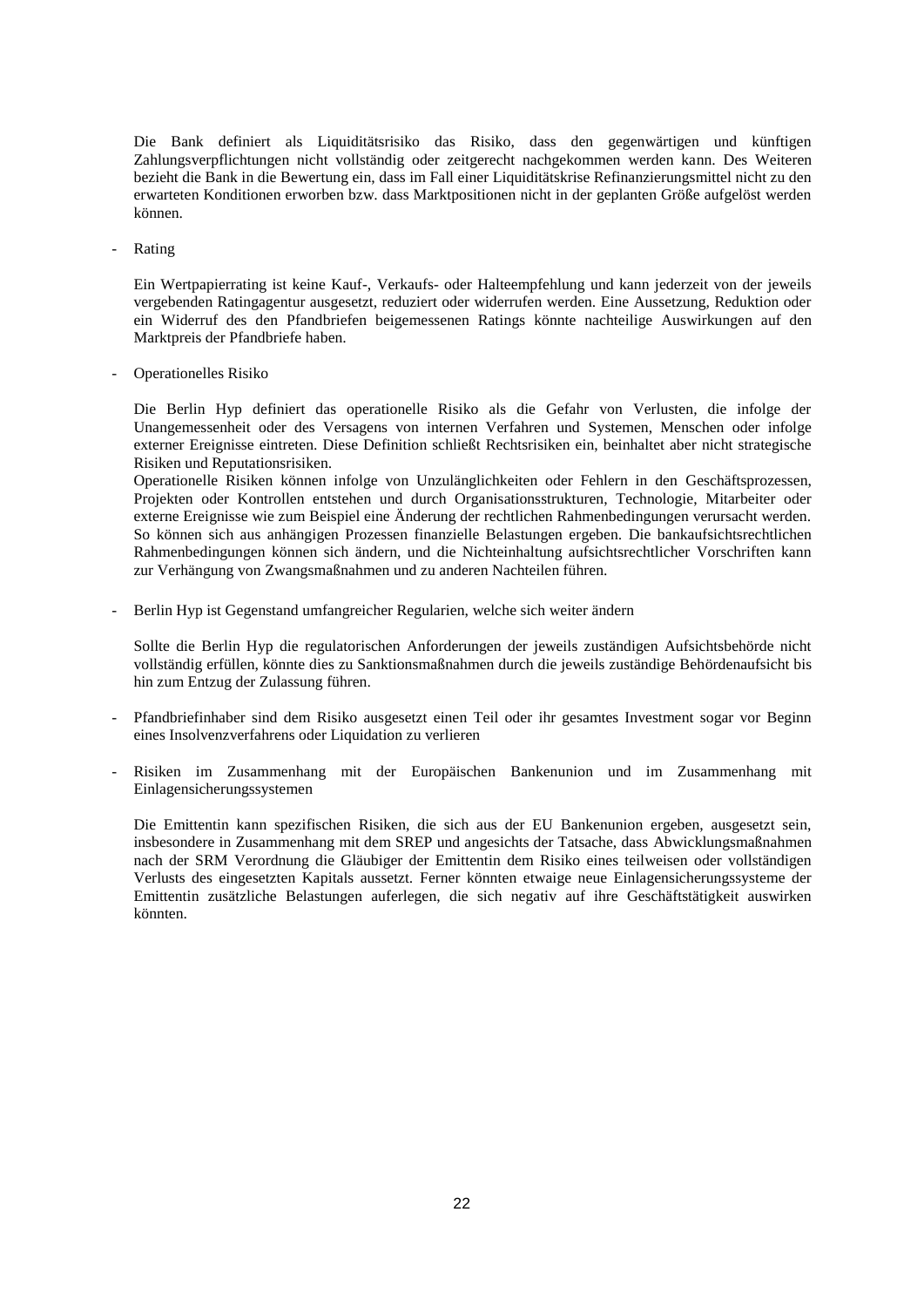## **2.3 BASISINFORMATIONEN ÜBER DIE WERTPAPIERE**

## **2.3.1 Welches sind die wichtigsten Merkmale der Wertpapiere?**

Die Pfandbriefe werden in Form von Inhaberschuldverschreibungen begeben und unterliegen dem Recht der Bundesrepublik Deutschland. Die Pfandbriefe werden in Euro ("EUR") im Gesamtnennbetrag von EUR 750.000.000 begeben, eingeteilt in Pfandbriefe in einer Stückelung von EUR 1.000. Die ISIN der Pfandbriefe lautet DE000BHY0SB0. Die Pfandbriefe haben ein Rating von Aaa von Moody's.

#### *Status der Pfandbriefe*

Die Pfandbriefe begründen nicht nachrangige Verbindlichkeiten der Emittentin, die untereinander gleichrangig sind. Die Pfandbriefe sind nach Maßgabe des Pfandbriefgesetzes gedeckt und stehen im gleichen Rang mit allen anderen Verpflichtungen der Emittentin aus Hypothekenpfandbriefen.

#### *Zinssatz*

Die Pfandbriefe werden zu ihrem Nennbetrag zum Zinssatz von 1,75 % pro Jahr vom 10. Mai 2022 (einschließlich) bis zum Fälligkeitstag (ausschließlich) oder, im Falle einer Fälligkeitsverschiebung, bis zum Verlängerten Fälligkeitstag, verzinst. Die Zinsen sind nachträglich am 10. Mai in jedem Jahr zur Zahlung fällig, beginnend am 10. Mai 2023.

Die Rendite der Pfandbriefe beträgt 1,769 % *per annum*.

#### *Laufzeit der Pfandbriefe*

Sofern nicht vorzeitig ganz oder teilweise zurückzahlt oder gekauft oder gekündigt, wird jeder Pfandbrief, zu seinem Nennbetrag am 10. Mai 2032 (der "Fälligkeitstag") zurückgezahlt oder, falls sich aufgrund einer Fälligkeitsverschiebung die Laufzeit der Pfandbriefe verlängert, an jenem Tag, der vom Sachwalter (§ 30 Abs. 2a Pfandbriefgesetz) als erweiterter Rückzahlungstag festgelegt wird (der "**Verlängerte Fälligkeitstag**").

"**Fälligkeitsverschiebung**" meint die Auslösung der Fälligkeitsverschiebung durch den Sachwalter (§ 30 Abs. 2a Pfandbriefgesetz), sofern dieser zum Zeitpunkt des Hinausschiebens der Fälligkeit überzeugt ist, dass (i) das Hinausschieben der Fälligkeit erforderlich ist, um die Zahlungsunfähigkeit der Emittentin zu vermeiden, (ii) die Emittentin nicht überschuldet ist, und (iii) Grund zu der Annahme besteht, dass die Emittentin jedenfalls nach Ablauf des größtmöglichen Verschiebungszeitraums unter Berücksichtigung weiterer Verschiebungsmöglichkeiten ihre dann fälligen Verbindlichkeiten erfüllen kann. Die Fälligkeitsverschiebung liegt nicht im Ermessen der Emittentin.

#### *Vorzeitige Rückzahlung*

Die Gläubiger sind zur Kündigung der Pfandbriefe nicht berechtigt.

### *Beschränkung der Rechte*

Ansprüche aus den Pfandbriefe auf Rückzahlung des Kapitaleinsatzes sind vor Ablauf von 10 Jahren nach Fälligkeit anzumelden.

## *Beschränkungen für die freie Übertragbarkeit*

Entfällt. Die Pfandbriefe sind frei übertragbar, vorbehaltlich der anwendbaren Verkaufsbeschränkungen.

## **2.3.2 Wo werden die Wertpapiere gehandelt?**

Die Pfandbriefe werden zum Handel am Geregelten Markt der Berliner Börse und der Luxemburger Börse zugelassen.

#### **2.3.3 Welches sind die zentralen Risiken, die für die Wertpapiere spezifisch sind?**

- Festverzinsliche Pfandbriefe

Die Gläubiger der Pfandbriefe sind dem Risiko ausgesetzt, dass der Kurs eines Pfandbriefs infolge von Veränderungen des aktuellen Marktzinssatzes fällt.

- Marktpreisrisiken

Es besteht keine Gewissheit, ob sich ein Markt für die Pfandbriefe entwickeln wird oder ob Gläubiger in der Lage sein werden, ihre Pfandbriefe zu veräußern, oder hinsichtlich des Preises, zu dem Gläubiger ihre Pfandbriefe veräußern können. Der Marktwert festverzinslicher Schuldtitel wie der vorliegenden Pfandbriefe hängt von den Marktzinsen ab.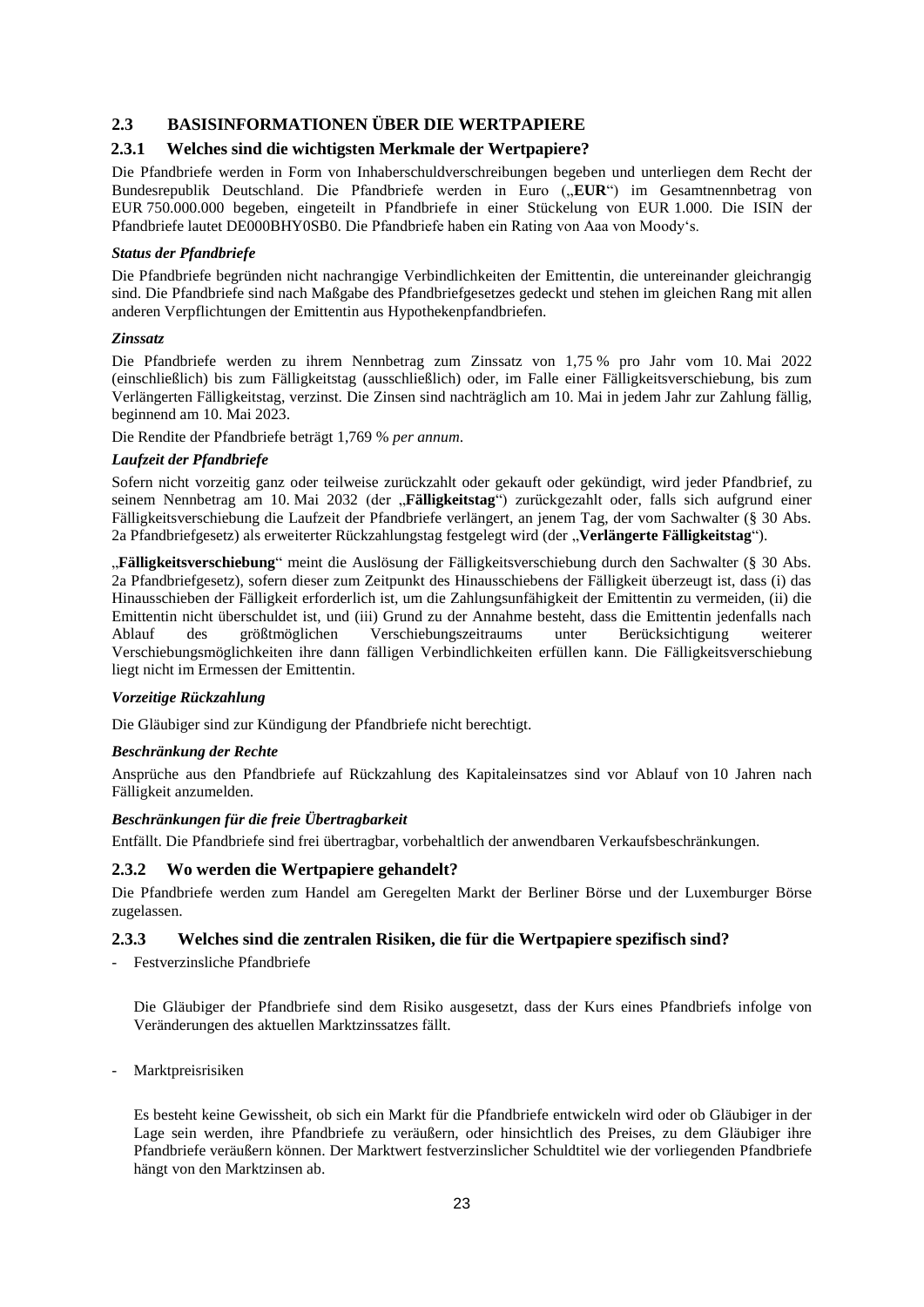#### Liquiditätsrisiken

Es ist nicht sicher, dass ein liquider Sekundärmarkt für die Pfandbriefe entstehen wird, oder, sofern er entsteht, dass er fortbestehen wird. In einem illiquiden Markt könnte es sein, dass ein Anleger seine Pfandbriefe nicht jederzeit zu angemessenen Marktpreisen veräußern kann. Die Möglichkeit, Pfandbriefe zu veräußern, kann zudem in bestimmten Rechtsordnungen durch Währungsbeschränkungen eingeschränkt sein.

#### - Währungsrisiko

Der Gläubiger eines Pfandbriefs, welches auf eine fremde Währung lautet, ist dem Risiko von Wechselkursschwankungen ausgesetzt, welche den Ertrag und/oder Rückzahlungsbetrag dieses Pfandbriefs beeinflussen können.

- Die Pfandbriefe können nach ihrem Fälligkeitstag zurückgezahlt werden

Kommt es zu einer Fälligkeitsverschiebung, können die Gläubiger nicht mit der Rückzahlung des ausstehenden Gesamtnennbetrages am (ursprünglichen) Fälligkeitstag rechnen und sind nicht berechtigt, die Pfandbriefe zu kündigen, wenn die Laufzeit der Pfandbriefe verlängert wird.

## **2.4 BASISINFORMATIONEN ÜBER DAS ÖFFENTLICHE ANGEBOT VON WERTPAPIEREN UND/ODER DIE ZULASSUNG ZUM HANDEL AN EINEM GEREGELTEN MARKT**

## **2.4.1 Zu welchen Konditionen und nach welchem Zeitplan kann ich in diese Wertpapiere investieren?**

Die Pfandbriefe werden Anlegern zu einem Ausgabepreis von 99,827 % von den Konsortialführern angeboten.

#### *Vertriebsplan und öffentliches Angebot der Pfandbriefe*

Die Pfandbriefe werden institutionellen Anlegern und Privatinvestoren in Übereinstimmung mit den geltenden Beschränkungen für öffentliche Angebote in allen Ländern in der Europäischen Union verkauft.

#### *Bedingungen und technische Details des Angebots*

Das Angebot unterliegt keinen Bedingungen.

#### *Bestätigung in Bezug auf einen Auftrag und Zuteilungen sowie Lieferung der Pfandbriefe*

Die Lieferung und Zahlung der Pfandbriefe erfolgt am oder um den 10. Mai 2022 und die Bestätigung der Zuteilung an Anleger erfolgt per E-Mail, Fax oder durch gängige Informationssysteme. Die Pfandbriefe werden über Clearstream Banking AG, Frankfurt am Main (das "**Clearing System**") und ihren Depotbanken gegen Zahlung des Ausgabepreises geliefert.

#### *Schätzung der Ausgaben, die dem Anleger in Rechnung gestellt werden*

Die Emittentin wird Anlegern im Zusammenhang mit den Pfandbriefen keine Kosten, Auslagen oder Steuern direkt weiterverrechnen. Die Anleger müssen sich jedoch selbst über Kosten, Auslagen oder Steuern im Zusammenhang mit den Pfandbriefen, die allgemein in ihrem jeweiligen Land des Wohnsitzes anwendbar sind, informieren, einschließlich etwaiger Gebühren, die von ihren eigenen Depotbanken für den Kauf und das Halten der Wertpapiere erhoben werden.

#### *Geschätzte Gesamtkosten der Schätzung der Emission und des Angebots*

Die Emittentin rechnet mit Provisionen und anderen angebotsbezogenen Ausgaben von ca. EUR 20.000.

### **2.4.2 Wer ist der Anbieter und/oder die die Zulassung zum Handel beantragende Person?**

Die Emittentin ist das Unternehmen, das die Zulassung der Pfandbriefe zum Handel beantragt.